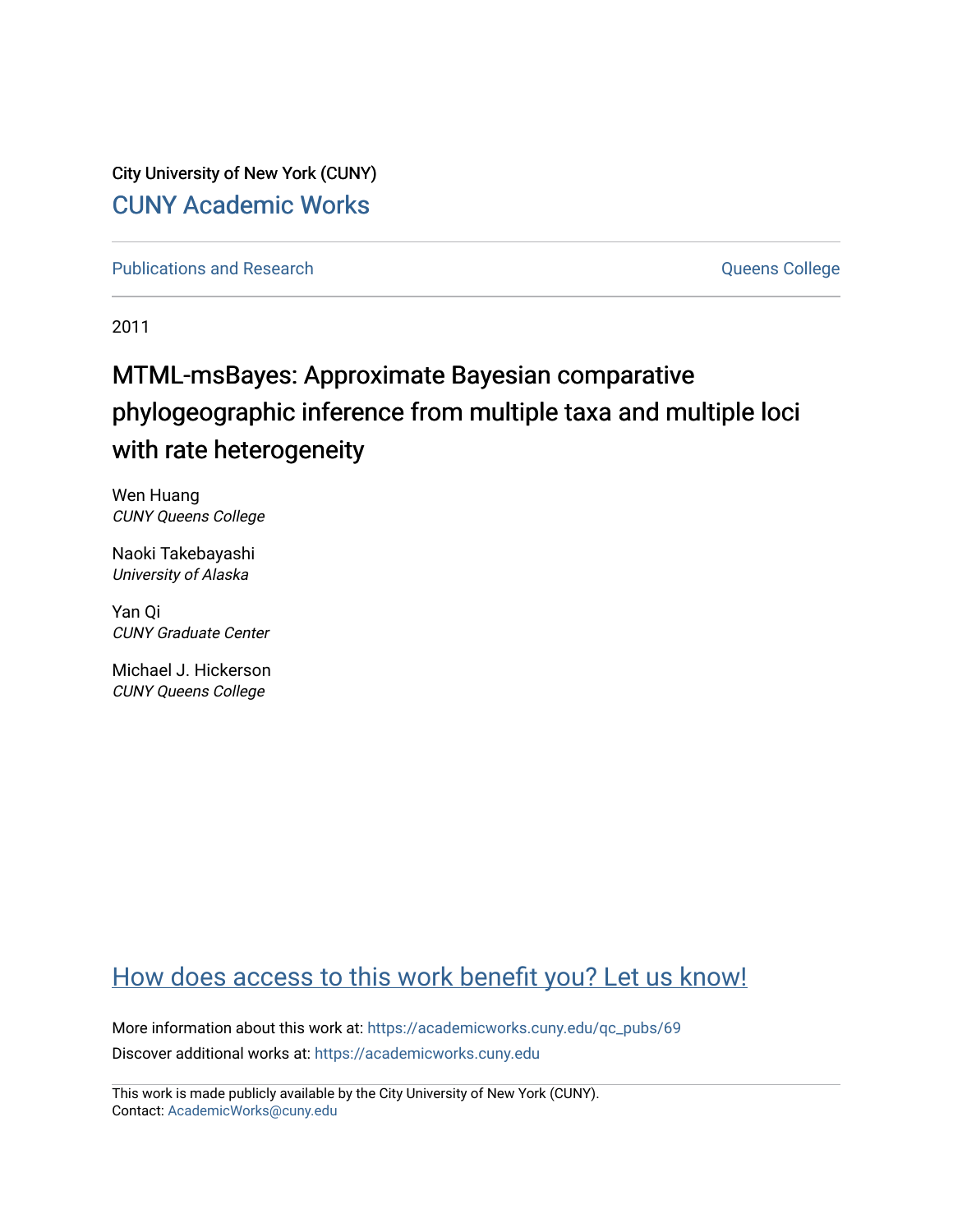# **SOFTWARE SOFTWARE** *CONSERVERSE EXECUTIVE EXECUTIVE EXECUTIVE EXECUTIVE EXECUTIVE EXECUTIVE EXECUTIVE EXECUTIVE EXECUTIVE EXECUTIVE EXECUTIVE EXECUTIVE EXECUTIVE EXECUTIVE EXECUTIVE EXECUTIVE EXECUTIVE EXECUTIVE EXECUT*



# MTML-msBayes: Approximate Bayesian comparative phylogeographic inference from multiple taxa and multiple loci with rate heterogeneity

Wen Huang<sup>1\*</sup>, Naoki Takebayashi<sup>2</sup>, Yan Qi<sup>3</sup>, Michael J Hickerson<sup>1,3</sup>

# Abstract

Background: MTML-msBayes uses hierarchical approximate Bayesian computation (HABC) under a coalescent model to infer temporal patterns of divergence and gene flow across codistributed taxon-pairs. Under a model of multiple codistributed taxa that diverge into taxon-pairs with subsequent gene flow or isolation, one can estimate hyperparameters that quantify the mean and variability in divergence times or test models of migration and isolation. The software uses multi-locus DNA sequence data collected from multiple taxon-pairs and allows variation across taxa in demographic parameters as well as heterogeneity in DNA mutation rates across loci. The method also allows a flexible sampling scheme: different numbers of loci of varying length can be sampled from different taxon-pairs.

Results: Simulation tests reveal increasing power with increasing numbers of loci when attempting to distinguish temporal congruence from incongruence in divergence times across taxon-pairs. These results are robust to DNA mutation rate heterogeneity. Estimating mean divergence times and testing simultaneous divergence was less accurate with migration, but improved if one specified the correct migration model. Simulation validation tests demonstrated that one can detect the correct migration or isolation model with high probability, and that this HABC model testing procedure was greatly improved by incorporating a summary statistic originally developed for this task (Wakeley's  $\Psi_{W}$ ). The method is applied to an empirical data set of three Australian avian taxon-pairs and a result of simultaneous divergence with some subsequent gene flow is inferred.

**Conclusions:** To retain flexibility and compatibility with existing bioinformatics tools, MTML-msBayes is a pipeline software package consisting of Perl, C and R programs that are executed via the command line. Source code and binaries are available for download at<http://msbayes.sourceforge.net/> under an open source license (GNU Public License).

# Background

Comparative phylogeographic inference of multiple codistributed taxa is of central importance in evolutionary biology, biogeography and community ecology [[1-](#page-12-0)[5](#page-13-0)]. Soon it will be routine to use large amounts of genetic data sampled from multiple individuals and multiple non-model taxa [[6\]](#page-13-0) in combination with other sources of environmental and ecological information to make powerful biogeographic inference such as how climate change affects whole biota or how geographic processes generate and partition patterns of biodiversity across

Full list of author information is available at the end of the article





© 2011 Huang et al; licensee BioMed Central Ltd. This is an Open Access article distributed under the terms of the Creative Commons Attribution License [\(http://creativecommons.org/licenses/by/2.0](http://creativecommons.org/licenses/by/2.0)), which permits unrestricted use, distribution, and reproduction in any medium, provided the original work is properly cited.

<sup>\*</sup> Correspondence: [wenhuang19@yahoo.com](mailto:wenhuang19@yahoo.com)

<sup>&</sup>lt;sup>1</sup> Biology Department, City University of New York, Queens College, 65-30 Kissena Blvd, Flushing, NY 11367-1597, USA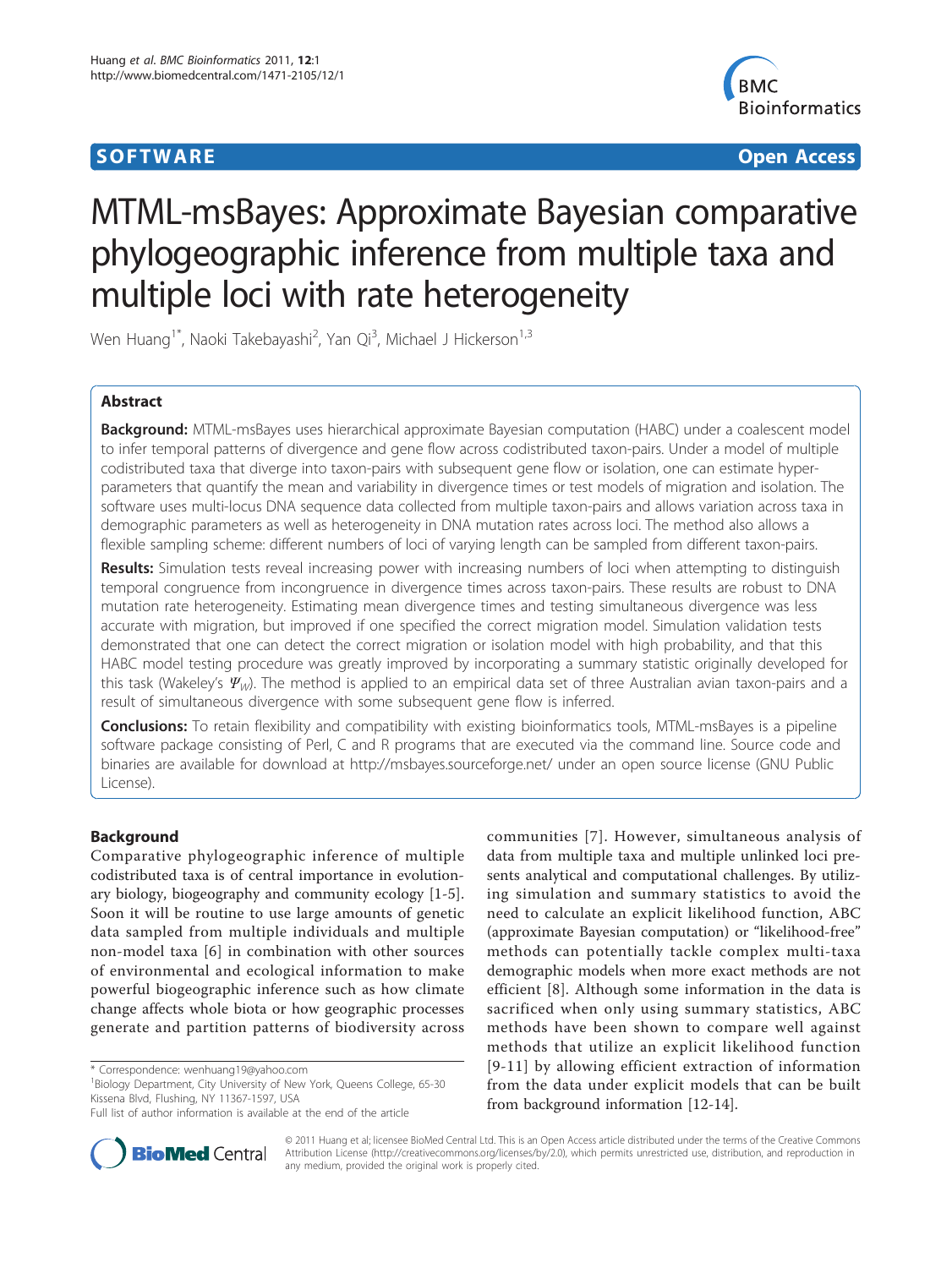Here we present MTML-msBayes, a computer software pipeline that can be used to test for simultaneous divergence and migration across multiple codistributed taxon-pairs given multi-locus DNA sequence data. This method uses a coalescent-based model involving multiple taxa that can diverge at different times into taxonpairs and independently experience different magnitudes of migration, population size-changes, and intra-genic recombination. The hierarchical model allows for variation and uncertainty in demographic parameters across taxon-pairs while testing specified multiple taxa scenarios of post-divergence migration and estimating hyperparameters that characterize the variability in divergence times across taxon-pairs. Uncertainty in mutation rate heterogeneity across loci is also accounted for. For example, this software will allow testing for simultaneous divergence [[11](#page-13-0)] and choosing among alternate multi-taxon scenarios such as isolation and migration that can be generated via ecological niche models [[15](#page-13-0)]. Some recent packages have recently made ABC methods accessible to empiricists conducting phylogeographic inference [[16](#page-13-0)-[21](#page-13-0)], and MTML-msBayes complements these by using HABC for comparative phylogeographic datasets.

# Hierarchical Bayesian models

The use of a hierarchical Bayesian framework within the context of ABC has been described elsewhere  $[10-12,22,23]$  $[10-12,22,23]$  $[10-12,22,23]$  $[10-12,22,23]$  $[10-12,22,23]$  $[10-12,22,23]$ . As in the single locus msBayes  $[24]$  $[24]$  $[24]$ , our hierarchical Bayesian model includes taxon-specific demographic parameters and locus-specific mutation parameters  $(\Phi)$  that are conditional on demographic and mutational "hyper-parameters"  $(\varphi)$  which quantify the variability of  $\Phi$  among the different taxon-pairs and loci. These hyper-parameters  $\varphi$ , can in turn be conditional on discrete "model indicator parameters"  $(\varphi^2)$ . For example, taxon-specific parameters ( $\Phi$ ) for migration rates can vary across a set of population pairs conditional on either hyper-prior distributions  $\varphi$ <sup>1</sup> or  $\varphi^2$ , which both represent different biogeographic hypotheses about the dynamics of isolation across codistributed taxon-pairs. Potentially, Bayesian model choice can first be performed by obtaining the Bayesian posterior probabilities of models  $\varphi^1$ , ...,  $\varphi^{Zmax}$  and subsequently obtaining the posterior probabilities of other hyper-parameters conditional on the model with highest posterior probability or averaged across models conditional on their relative posterior probabilities [[22,25](#page-13-0)].

# Hierarchical ABC

Instead of explicitly calculating the likelihood expression P(Data $|\varphi^Z, \Phi\rangle$  to get a joint posterior distribution, we sample from the joint posterior distribution  $P((\varphi^Z, \Phi))$ 

Data) by simulating the data under a coalescent model using candidate parameters drawn from the joint prior distribution  $P(\varphi^Z, \Phi)$ . A summary statistic vector **D** of each simulated multi-taxon multi-locus dataset is then compared to the observed summary statistic vector D\* in order to generate random observations from the joint posterior. MTML-msBayes implements hierarchical ABC by way of a standard rejection/acceptance algorithm [\[10,26](#page-13-0)-[30\]](#page-13-0) followed by an optional transformation step.

Specifically, for the simulated ith data set, a set of parameter values and  $\Phi_i$  are randomly drawn from their joint prior P( $\varphi^Z$ ,  $\Phi$ ) and are then used to simulate data and associated  $D_i$ . This is repeated until a large number of sample points from the joint prior distribution  $P(D)$ ,  $\varphi^Z$ ,  $\Phi$ ) have been obtained (typically 10<sup>6</sup> - 10<sup>7</sup>). The joint posterior distribution for  $\varphi^Z$  and  $\Phi$ is sampled with probabilities proportional to the similarity between D\* and each simulated sample of  $D_i$ . The summary statistics within each vector  $D_i$  are scaled to have unit variance followed by calculating a Euclidian distance between  $D_i$  and  $D^*$ . Subsequently, a user-defined proportion of simulated summary statistic vectors  $D_i$  are accepted with their associated parameter values being used to sample the joint posterior. Typically 500-10,000 simulated data sets are accepted out of  $> 10^6$  prior simulations. To improve upon the posterior estimation, an optional transformation step can involve local linear regression for continuous hyper-parameters following the scheme of [\[31](#page-13-0)] or polychotomous logistical regression for estimating discrete model indicator parameters or discrete integer hyper-parameters [[25,32,33\]](#page-13-0). Alternatively, one could apply other post-acceptance transformation methods [[21](#page-13-0),[34](#page-13-0),[35\]](#page-13-0) such as the general linear model [\[21](#page-13-0)].

## Models of demography and DNA sequence evolution

MTML-msBayes generates finite sites DNA sequence data simulated under a coalescent demographic model to perform ABC. The data generation step is accomplished by msDQH which is a version of Hudson's classic coalescent simulator which simulates finite sites DNA sequence data under specified demographic model [[36](#page-13-0)]. The general multiple taxon-pair hierarchical ABC model of divergence with migration and size change that can be implemented in MTML-msBayes is presented elsewhere [\[11,24](#page-13-0)] and generally involves using the multiple taxon-pair data to estimate hyper-parameters and parameter summaries that quantify the variability in divergence times across Y taxon-pairs (Additional File 1; Figure [1](#page-3-0)). This includes Ψ, the number of different divergence times across Y taxon-pairs, which follows a discrete uniform prior distribution ranging from 1 to Y. Additionally one can estimate the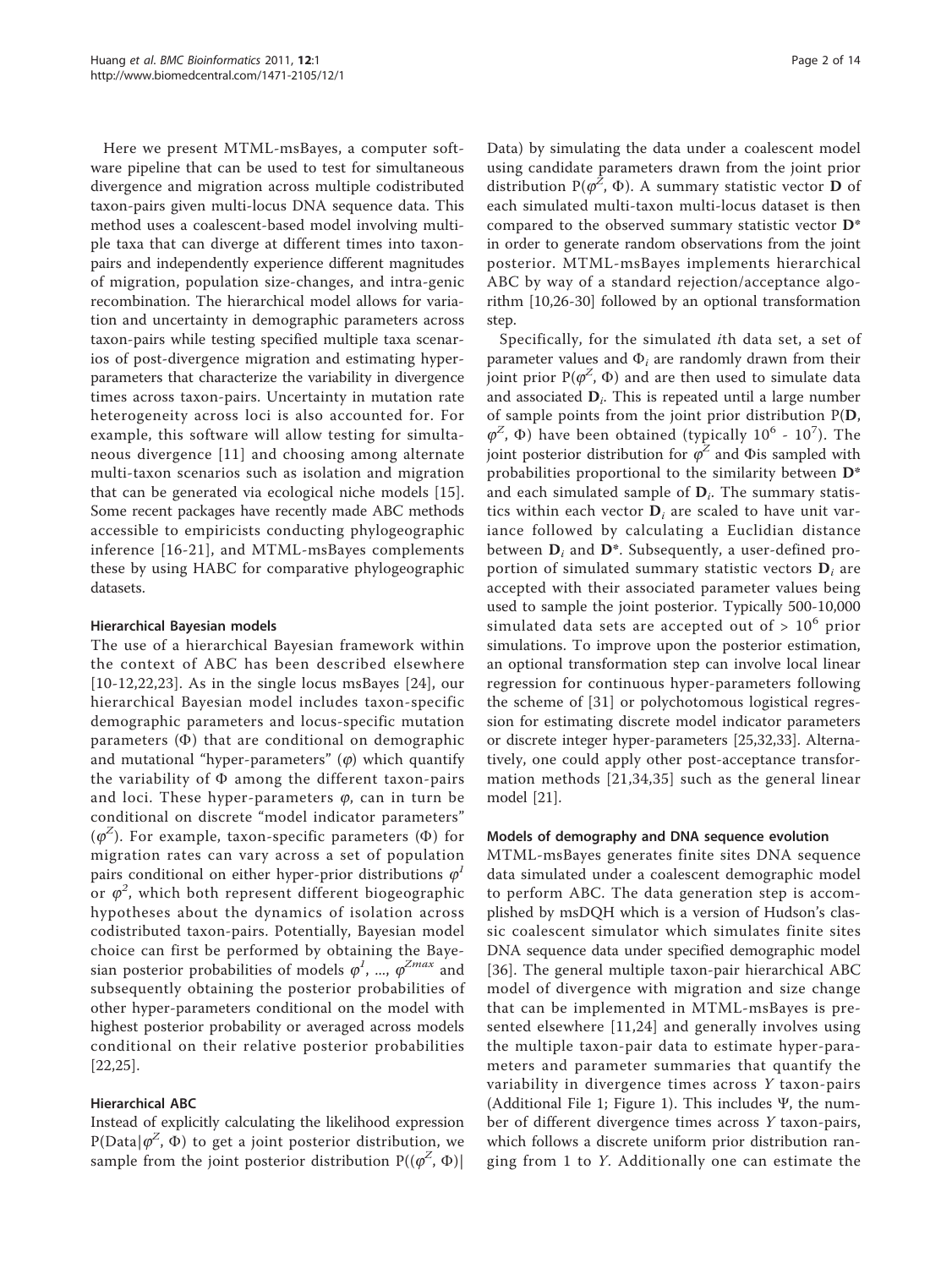<span id="page-3-0"></span>

mean divergence time,  $E(\tau)$ , where  $\tau$  is the time of divergence between a pair of descendent population pairs (in coalescent time units of  $4N$  generations, where  $N$  is the sum of current effective population sizes of the two descendent sister populations), as well as estimate  $Ω$ , the dispersion index of  $\tau$ , (Var( $\tau$ )/E( $\tau$ )). If one conducts the analysis using a partially constrained model where the number of divergence times (Ψ) is held to a single value across the Y taxon-pairs, one can subsequently estimate each of the Ψ divergence times ( $\tau_1$ , ...,  $\tau_\Psi$ ), as well as the number of taxa that split at each of the Ψ times (Ψ<sub>1</sub>, ...,Ψ<sub>Ψ</sub>). Following the algorithm detailed in [[11,24](#page-13-0)], the Ψ divergence times  $\tau_1$ , ...,  $\tau_\Psi$  are randomly drawn from a user-specified uniform prior distribution and these Ψ divergence times are subsequently assigned randomly to  $\Psi$  taxon-pairs of the Y taxon-pairs with the remaining  $Y - \Psi$  taxon-pairs randomly picking divergence times from  $\tau_l$ , ...,  $\tau_{\Psi}$  with replacement.

As in [\[24\]](#page-13-0), each taxon consists of an ancestral population of effective size  $\theta_A$  that splits at time  $\tau$  into two descendent populations of effective sizes  $\theta_{A1}$  and  $\theta_{A2}$ which then start exponentially growing into sizes  $\theta_{B1}$ and  $\theta_{B2}$  at times  $\tau_{B1}$  and  $\tau_{B2}$ . If there is migration incorporated into the demographic model, each taxon-pair has an effective migration rate that occurs after divergence ( $Nm$ ; where  $m$  is the probability of symmetric migration between pairs of descendent sister populations). The parameters Nm,  $\theta_A$ ,  $\theta_{A1}$ ,  $\theta_{A2}$ ,  $\theta_{B1}$ ,  $\theta_{B2}$ ,  $\tau_{B1}$ and  $\tau_{B2}$  all independently vary across all codistributed taxon-pairs according to uniform prior distributions that are specified by the researcher.

The multiple loci from each taxon-pair are assumed to be unlinked and for the mutation model, the Jukes-Cantor [[37](#page-13-0)], equal-input (F81) [\[38\]](#page-13-0), or HKY model [\[39\]](#page-13-0) of DNA substitution can be optionally used for all loci [[37\]](#page-13-0), with the equal-input model being default. Because the divergence with migration model is generally applied to taxa that have split in the last 10 My, these models should be sufficient [[40](#page-13-0)]. The rate of DNA substitution can vary across unlinked loci such that the rate differences are scaled from the mean of a gamma distribution. Uncertainty in the shape parameter  $\alpha$ , is incorporated by randomly drawing  $\alpha$  from a uniform hyper-prior distribution ranging between 1 and 20 with the scale parameter =  $1/\alpha$ , such that the mean rate scalar is 1.0 across replicate simulations. If there is prior evidence regarding specific patterns in rate variation amongst loci, such as relative rate estimates from samples of outgroup taxa, one can constrain loci to have specific average rate differences. Furthermore, a scalar parameter for each locus can incorporate ploidy differences for loci such as haploid uniparentally inherited mitochondrial and chloroplast DNA, and likewise these scalar parameters can enforce relative differences in generation times across taxon-pairs. A uniform prior distribution can be optionally specified for intragenic recombination rates that vary independently across taxa.

#### Summary Statistics

The summary statistic vector D in MTML-msBayes can calculate up to 23 summary statistic classes collected from each locus of every taxon-pair. These summary statistic classes are of three categories: 1.) whole population summary statistics that treat the taxon-pair as a single population sample; 2.) subpopulation summary statistics that are calculated on each of the two descendent population samples, and 3.) summary statistics that quantify differences between the two descendent population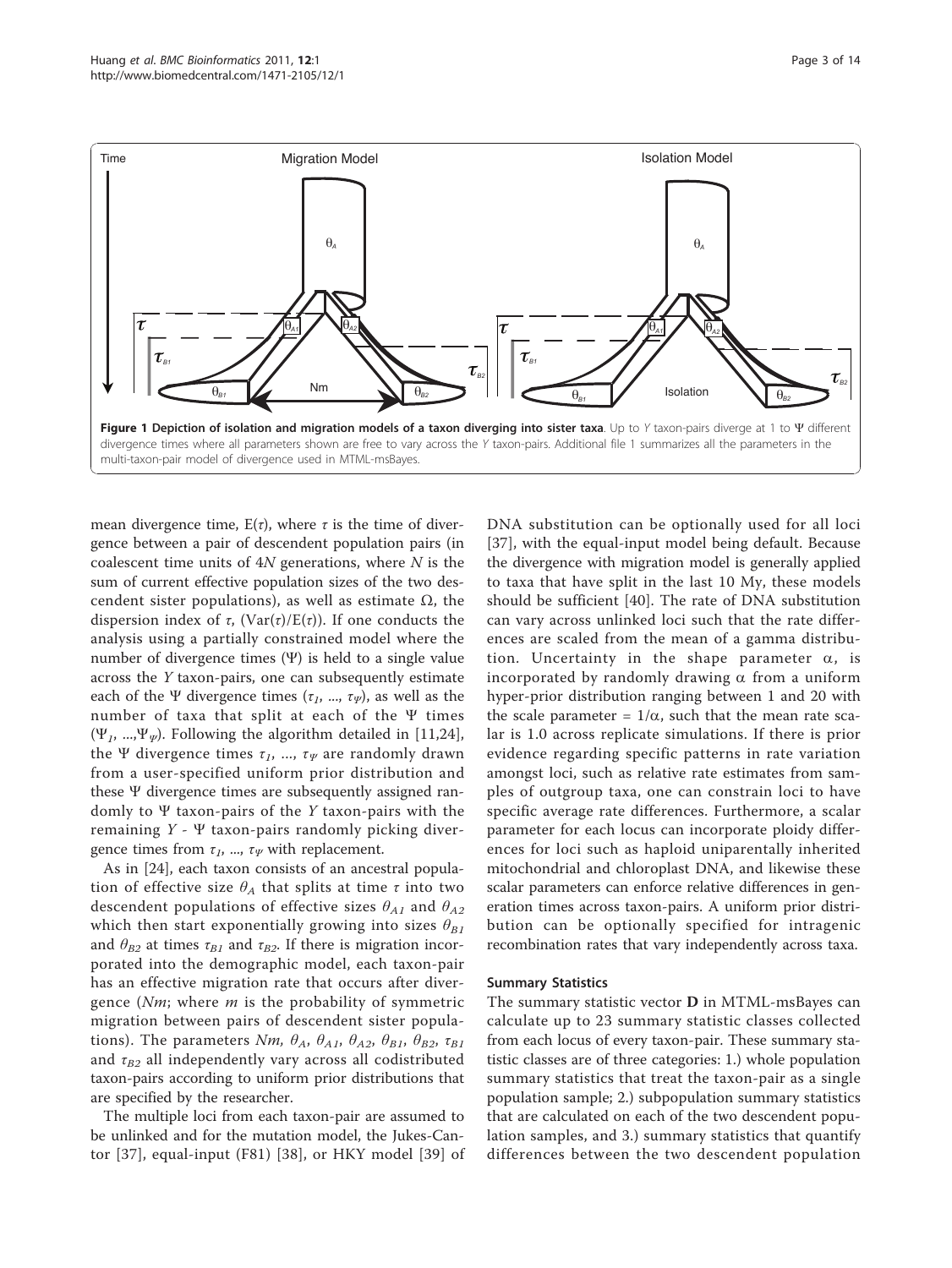samples. Categories 1 and 2 include  $\pi$ , the average number of pairwise differences among all sequences within each population pair,  $\theta_W$  the number of segregating sites within each population pair normalized for sample size, [[41\]](#page-13-0), SD( $\pi$  -  $\theta_W$ ) the standard deviation in the difference between these two quantities, sH, Shannon's diversity index on allele frequencies [\[42](#page-13-0)], and s, Wakeley's population correlation coefficient in the number of pairwise dif-ferences [\[43](#page-13-0)]. Category 3 includes,  $\pi_b$  and  $\pi_{net}$ , the total average and net average pairwise differences between two descendent population samples, [\[44](#page-13-0)], and Wakeley's  $s_{XY}$ and  $\Psi_W$ , two derivations of the interpopulation correlation coefficient in the number of pairwise differences between populations. These latter two summary statistics have been demonstrated as useful for distinguishing migration from isolation models [[43](#page-13-0),[45](#page-13-0)].

For every simulated dataset of multiple taxon-pairs and multiple loci, a three dimensional vector (D) of these summary statistics is first constructed with dimensions of  $x$  summary statistic classes,  $y$  taxon-pair indicator elements and z loci. Subsequently, a new 3-dimensional vector  $D_m$  is calculated from D where  $z_m$  consists of the first four raw moments across loci [[46\]](#page-13-0). The raw moments are the moments about zero, which can be converted to central moments (the first to forth central moments correspond to mean, variance, skewness, and kurtosis, respectively) using binomial transformation [[47\]](#page-13-0). Moments are used to reduce the dimensionality of summary statistics vector and to capture the distribution of random variables (summary statistics) across loci. To be general, the number of sampled loci can vary amongst taxon-pairs such that the length of  $z$  varies within  $D$ whereas within  $D_m$ , z can have up to 4 elements.

When calculating  $D_m$ , a final step involves re-ordering the taxon-pair indicator elements of  $y$  into descending values of mean  $\pi_b$  across loci such that each of the **x** columns of summary statistic classes have their y elements tandemly ordered by descending values of  $\pi_b$ . This greatly reduces the combinatorial sample space such that order of the original sampling configuration is not determinant on any corresponding ordered vector of  $\pi_b$ 's (which are predicted to correlate with the corresponding vector of  $\tau$ 's [[48](#page-13-0)]). This strategy takes advantage of the exchangeability of the expected values of  $\pi_b$  across sample sizes and their correlation with each taxon-pair's  $\tau$ (divergence time) [[48\]](#page-13-0). By using this re-ordering procedure, the Euclidian distance between each simulated  $(D_m)_i$  and observed  $D_m^*$  is independent of the ordering of taxon-pairs within the sampling configuration and results in a higher correlation between  $\Delta\Omega$  and  $\Delta\mathbf{D}_m$ than when not re-ordering. Here,  $\Delta\Omega$  is the difference in  $\Omega$  (dispersion index of divergence times across Y taxon pairs) between pairs of data sets and  $\Delta D_m$  is the Euclidian distance between their corresponding pairs of summary statistic vectors  $D_m$  that are calculated from these corresponding pairs of data sets. This ordering scheme for  $D_m$  results in a desired ABC strategy with a higher correlation between summary statistics and estimated parameters (i.e.  $\Omega$  and  $D_m$ ). This was confirmed by comparing pairs of simulated data sets and here we verify the improved performance of this sorting procedure via simulations.

# Implementation

Running MTML-msBayes is a four step process that includes: (1) preparation of the input file specifying prior distributions and the sampling configuration from the DNA sequence data; (2) preparation of the observed summary statistic vector, (3) generating a "reference table" of simulated data sets (i.e. coalescent simulations of data sets matching the observed data with regards to the sampling configuration and with parameters drawn from the prior); and (4) performing an acceptance/rejection step to obtain a sample from the posterior distribution. To improve estimation, accepted parameter values sampled from the posterior distribution can be subjected to transformation methods depending on if whether they are continuous parameters (local linear regression) or discrete parameters (polychotomous regression) using R scripts provided by M. Beaumont. Alternatively, one could perform other recently developed methods of post-acceptance transformation to improve parameter estimation [\[21,34,35\]](#page-13-0).

Due to the modular pipeline architecture of MTMLmsBayes, users can also opt to use available command line driven R scripts to generate pseudo-observed data sets (i.e. "PODS"; [[14\]](#page-13-0)) in order to conduct simulationbased model validation as well as fine tune the ABC conditions with respect to choice of summary statistics and acceptance threshold. In addition, users can use available R scripts to conduct posterior model fitting in order to assess the fit of the simulation models to the observed data [\[13,14](#page-13-0)].

After installing the software via binary installation or compilation of source code, each of the four main steps is performed by executing four corresponding Perl executables on the command line. The data can be formatted as IM files [\[49\]](#page-13-0), or FASTA files. While the data configuration file now accommodates multiple locus data, MTMLmsBayes can analyze single locus data sets thereby superceding the previous single-locus msBayes. We distribute MTML-msBayes as C source code, R scripts and Perl executables to be run on the command line after compiling on Linux, Mac OS-X, and most POSIX systems using instructions from the README file. The MTML-msBayes package is available from<http://msbayes.sourceforge.net/> and also includes an online manual with installation/running instructions available from [https://docs.google.](https://docs.google.com/Doc?docid=0AVkCIu87W8ooZGNyc3M2ZDhfNDJkZm5zd3dmcg&hl=en)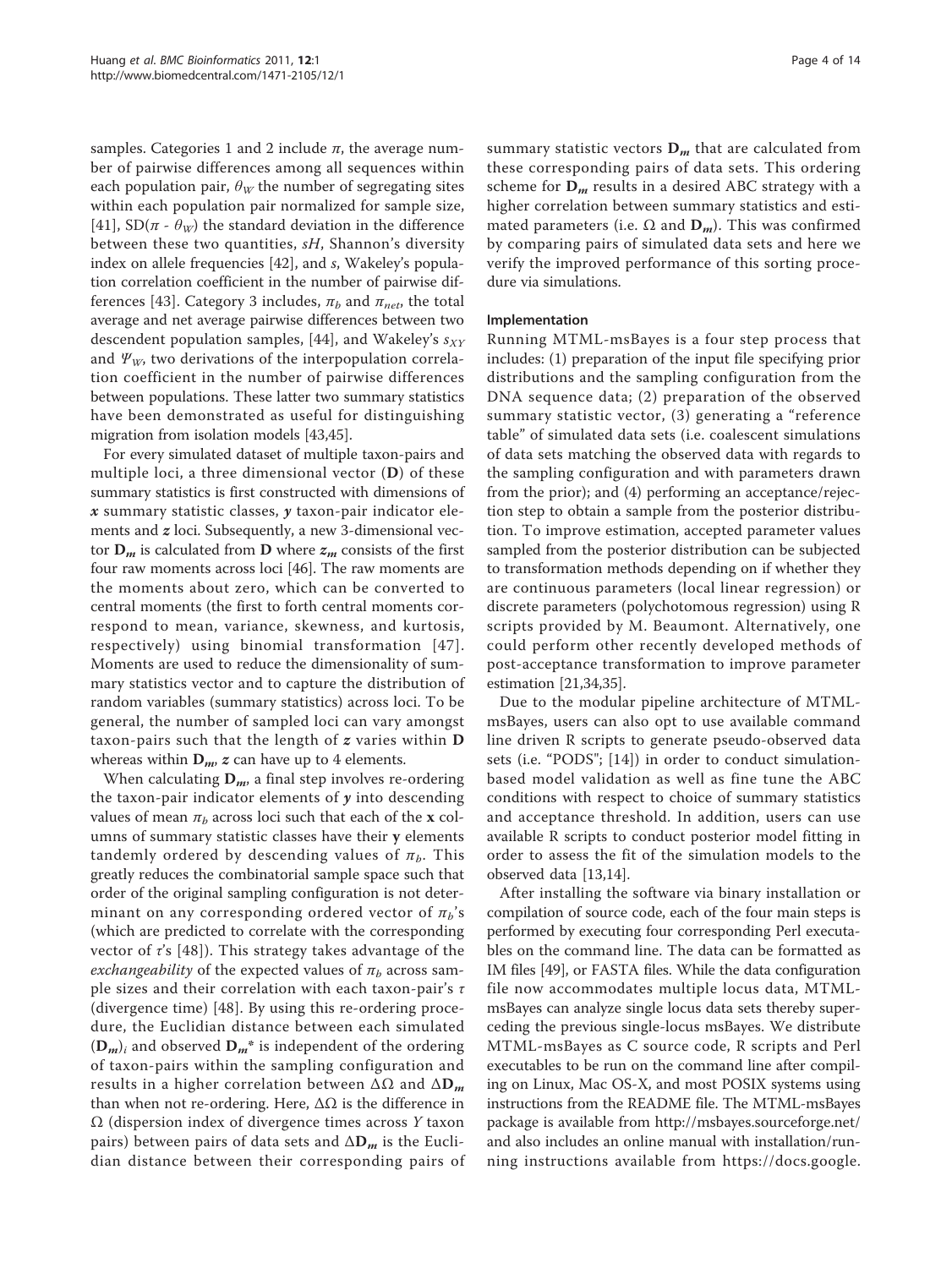<span id="page-5-0"></span>[com/Doc?docid=0AVkCIu87W8ooZGNyc3M2Z](https://docs.google.com/Doc?docid=0AVkCIu87W8ooZGNyc3M2ZDhfNDJkZm5zd3dmcg&hl=en) [DhfNDJkZm5zd3dmcg&hl=en](https://docs.google.com/Doc?docid=0AVkCIu87W8ooZGNyc3M2ZDhfNDJkZm5zd3dmcg&hl=en).

#### Results

To ascertain how well MTML-msBayes quantifies the congruence of divergence times under a number of different conditions, we conduct an extensive simulation analysis by generating PODS (pseudo-observed data sets; [[14\]](#page-13-0)) and quantifying the accuracy and precision of estimates on the known parameter values used to generate the PODS. Specifically, we assessed: 1.) the advantage of re-ordering elements of  $y$  (taxon-pair indicators) within  $D_m$  by descending magnitude of  $\pi_b$  averaged across loci with respect to estimating  $\Omega$  as a function of number of taxon-pairs  $(Y)$  within the sample (Figure 2); 2.) the effect of increasing numbers of loci (1, 4, 8, 16, 32, and 64 loci) when estimating  $E(\tau)$  and  $\Omega$  (Figures [3](#page-6-0), [4](#page-7-0), and [5\)](#page-8-0); 3.) the consequences of allowing for and ignoring rate heterogeneity across loci (Additional file 2); and 4.) how different levels of post-divergence migration influence estimates of E(τ) and  $Ω$  and how this is influenced by migration/isolation model misspecification (Figures [6](#page-9-0) and [7\)](#page-10-0).

For simulation-based testing, we generally compare estimates from PODS with the known hyper-parameter values that simulated the PODS [\[10,50\]](#page-13-0) and calculate RMSE and RMSPE (root mean square error and root mean square posterior error) using these known values and each posterior mode estimate and the of 500 accepted posterior hyper-parameter values in order to gauge the amount of uncertainty and bias associated with posterior estimates. PODS are simulated using random draws from the hyper-prior of Ψ, where Ψ ranges from 1 to Y according to a discrete uniform distribution or alternatively are simulated under a history of simultaneous divergence (Ψ = 1;  $\Omega$  = 0.0). For each set of conditions (i.e. number of loci, migration levels or chosen  $D_m$ ) we conduct ABC on sets of 100 independently generated PODS and for each we estimate  $E(τ)$  and  $Ω$ . For each set of 100 PODS and set of conditions we recycle the same 1,500,000 random draws from the prior (reference table), and use 500 accepted draws for ABC posterior estimation. In all cases, the simulated prior and sets of 100 PODS matches exactly with respect to sample size (i.e. number of loci and taxon-pairs). Simulated data included of 5 to 20 taxon-pairs and 1 - 64 loci whose length was 1100 base-pairs.

Additionally we include an empirical analysis of three Australian avian taxon-pairs that are hypothesized to have arisen simultaneously from three codistributed ancestral species due to the emergence of the Carpentarian barrier in northern Australia [\[51,52](#page-13-0)]. Specifically, the three taxon-pairs consist of the red backed fairy wren, Malurus melanocephalus melanocephalus and M. m. cruentatus (37 loci of 58 - 467 base pairs and mean



of 27.8 individuals per descendent sister taxon), the black-throated and long-tailed finches, Poephila cincta and P. acuticauda (30 loci of 216 - 650 base pairs and one individual collected per descendent sister taxon) and the brown and black-tailed treecreepers, Climacteris picumnus and C. melanura (15 loci of 201 - 358 base pairs and mean of 9.5 individuals per descendent sister taxon).

# Summary statistic vector  $D_m$

When looking at pairs of PODS, the values of  $\Delta D_m$ between the pairs of simulated summary statistic vectors will be correlated with  $\Delta\Omega$  under optimal conditions of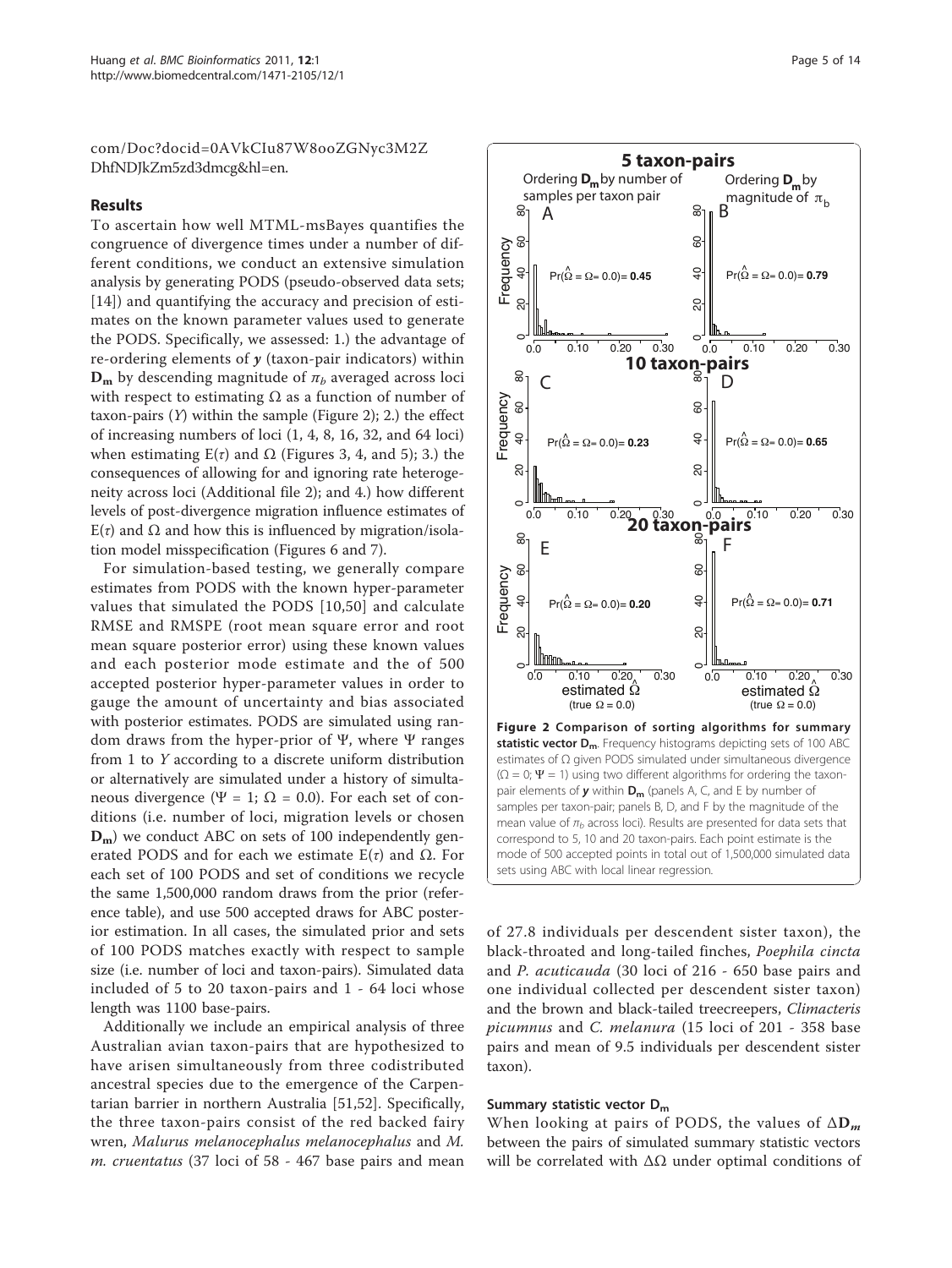Page 6 of 14

<span id="page-6-0"></span>

estimates of  $E(τ)$  and panel B corresponds to estimates of  $Ω$ . The error bars depict  $2 \times SD$  (standard deviation) of the RMSE across each set of 100 estimates. For all PODS, Ψ (number divergence times across five taxon-pairs) is drawn from its discrete uniform hyper-prior ranging between 1 (simultaneous divergence) and 5 (the number of taxon-pairs). PODS and corresponding priors were simulated given data from 1, 4, 8, 16, 32 and 64 loci each from 5 taxon-pairs. Each RMSE is calculated from the 100 true hyperparameter values ( $E(τ)$  and  $Ω$ ) and the corresponding 100 posterior mode estimates (mode from the 500 accepted points out of a total 1,500,000 draws from the hyper-prior using ABC with local linear regression and a summary statistic vector  $D_m$  that only included mean values of  $\pi_b$  across loci from every taxon-pair).

estimating  $Ω$ . Likewise when  $Ω$  is fixed at 0.0 (simultaneous divergence), values of  $\Delta D_m$  should be 0.0 under such optimal conditions for estimating  $\Omega$ . To verify that ordering elements of  $y$  (taxon-pair indicators) by the first moment of  $\pi_b$  leads to more accurate estimates of  $\Omega$  under simultaneous divergence than when ordering  $y$ (taxon-pairs) by arbitrary order defined in the sampling configuration, we conduct simulation tests and plot frequency histograms of estimates of  $\Omega$  given that PODS are generated under simultaneous divergence (Figure [2](#page-5-0)). Not only is the strategy for re-ordering  $D_m$  superior to ordering arbitrarily, this advantage becomes more substantial as the number of taxon-pairs increase (Figure [2D](#page-5-0) and [1F\)](#page-3-0). Due to the *exchangeability* of  $\pi_b$  across sample sizes, this sorting strategy minimizes  $\Delta D_m$ between observed and simulated data in cases when  $\Delta\Omega$  = 0.0 and  $\Omega$  = 0.0 (simultaneous divergence). The increasing advantage of this re-ordering strategy as the number of sampled taxon-pairs increases is expected given that ordering by the magnitude of  $\pi_b$  obviates the need to simulate from the entire combinatorial sample space with regards to all possible orders from which the taxon-pairs could be simulated when making the prior. Because this combinatorial sample space quickly increases with number of taxon-pairs, ordering by some arbitrary rule such as number of samples per taxon-pair results in increasing magnitudes  $\Delta D_m$  with greater number of taxon-pairs given that  $\Omega = 0.0$  (Figure [2\)](#page-5-0). Although using only the mean of  $\pi_b$  across loci results in reasonable estimates of Ω, other available summary statistics are available for future applications of MTMLmsBayes that will involve testing complex multi-species histories other than simultaneous divergence. When this software pipeline is expanded to allow data consisting of large numbers of SNPs such that none of the information in the data are lost, we expect that a strategy involving genetic distances instead of Euclidian distances might work well for testing multi-taxa hypotheses or alternatively using the first four moments of sets of summary statistics calculated across loci and/or taxa [[46,53](#page-13-0)]. For further information about the bourgeoning set of methods and strategies being developed for ABC, [[12-14\]](#page-13-0) provide thorough overviews.

# Number of loci

As expected, increasing numbers of loci lead to more accurate estimates of  $\Omega$  (Figures 3B, [4B](#page-7-0) and [5\)](#page-8-0). However, improvement in estimation of  $E(\tau)$  is not a monotonic increase with the number of loci (Figures 3A and [4A](#page-7-0)). The performance of estimating  $E(\tau)$  with 4 loci is worse than a single locus, and the advantage of more loci is not reached until ≥16 loci are used (Figures 3A and [4A](#page-7-0)). In this case, sufficient sampling of loci is required to overcome the variance introduced by rate heterogeneity across loci. Estimating  $\Omega$  on the other hand improves with 8 loci and continues to improve. We note that the accuracy of both estimators improves substantially with  $>$  32 loci (Figures 3, [4,](#page-7-0) and [5](#page-8-0)).

#### Rate heterogeneity

Overall, estimating both  $Ω$  and  $E(τ)$  was relatively insensitive to whether or not the model of across-locus rate heterogeneity was correctly specified (Additional file 2). Generally, estimator performance was highest when the PODS had equal rates, but we note that PODS with unequal rates resulted in high accuracy in estimates of  $\Omega$  and  $E(\tau)$  irregardless of whether rate heterogeneity or rate uniformity was correctly specified in the prior model.

#### Post-divergence Migration

Given data sets with 16 loci per each of five taxon-pairs, migration had a negative impact on the estimation of  $\Omega$ and  $E(\tau)$  but the magnitude of this negative impact depended on whether one used the correct migration model for simulating the prior. As theory predicts [[54-56](#page-13-0)], we generally found that estimates of  $\Omega$  and  $E(\tau)$ became less reliable with increasing migration (Figures [6](#page-9-0)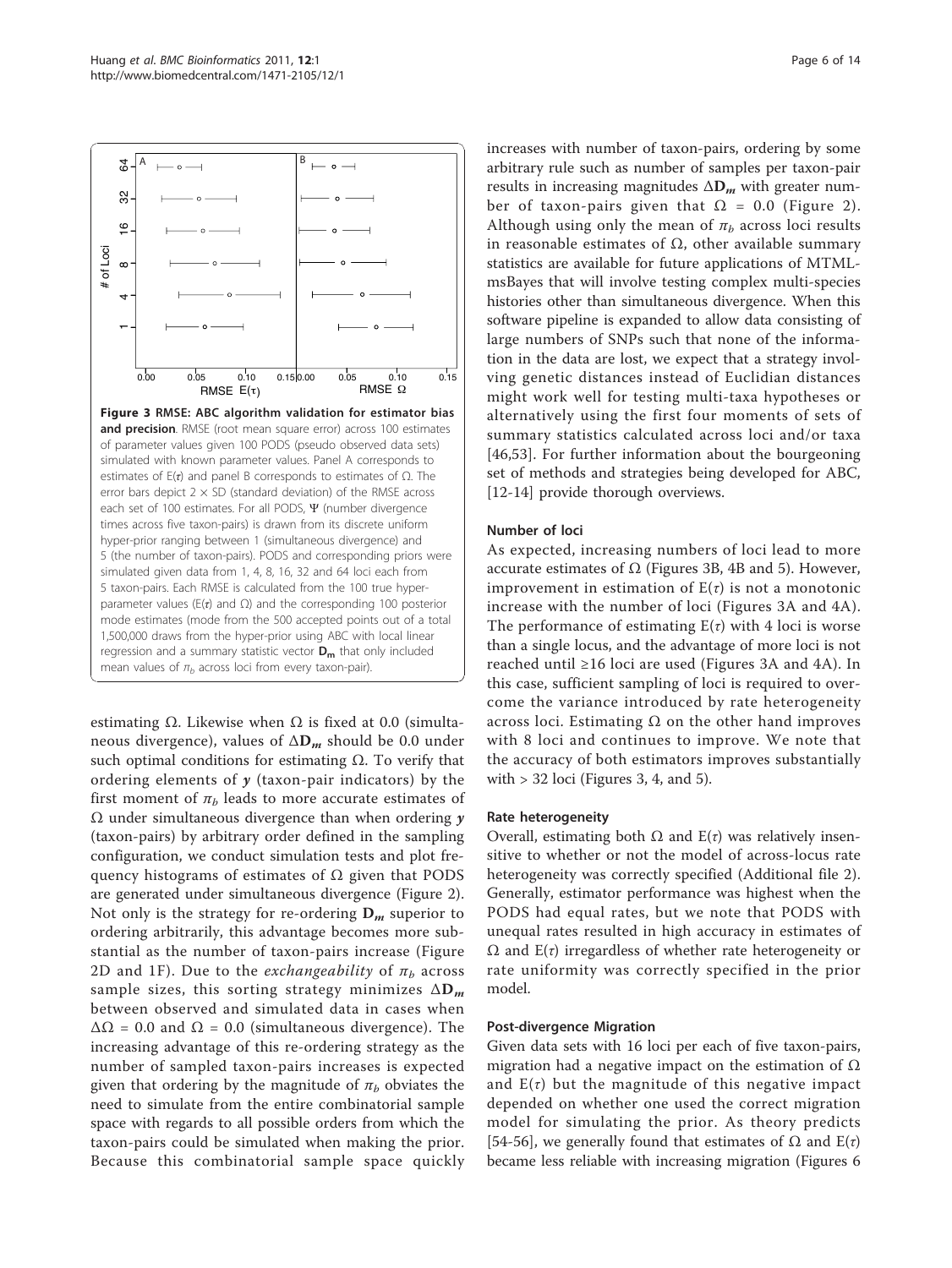<span id="page-7-0"></span>

and [7](#page-10-0)) even when the correct migration models were used. Migration model misspecification also influenced estimator bias and precision. When the PODS are generated under isolation, the estimators of  $\Omega$  and  $E(\tau)$  generally became less accurate with increasing migration model misspecification. Likewise, when PODS were generated under a migration model, model misspecification resulted in higher estimator bias and less precision as quantified by RMSE and RMSPE.

Overall, this simulation analysis demonstrates that quantifying the level of temporal congruence in multitaxa divergence will be augmented if one first tests for migration so that an appropriate hyper-prior model can be specified. Therefore it would be wise to test whether a migration or isolation model is justified in the taxonpairs using informational theoretic and MCMC techniques [\[56,57](#page-13-0)] or ABC model choice before quantifying

the level of congruence in multi-taxa divergence. Overall, this simulation analysis demonstrates that our multilocus test for simultaneous divergence will work better if one is interested in testing simultaneous cessation of all gene flow rather then testing for simultaneous divergence with some post-isolation gene flow. However, it remains to be seen whether larger numbers of loci and/ or other summary statistics can better infer multi-taxa divergence with limited migration or secondary contact.

# Hierarchical ABC model choice among competing migration models

Because the accuracy of estimation can depend on assumptions about migration after divergence, one can first use ABC model choice techniques [\[32](#page-13-0)[,58\]](#page-14-0) to compare the posterior probability of isolation and postdivergence migration models in the context of our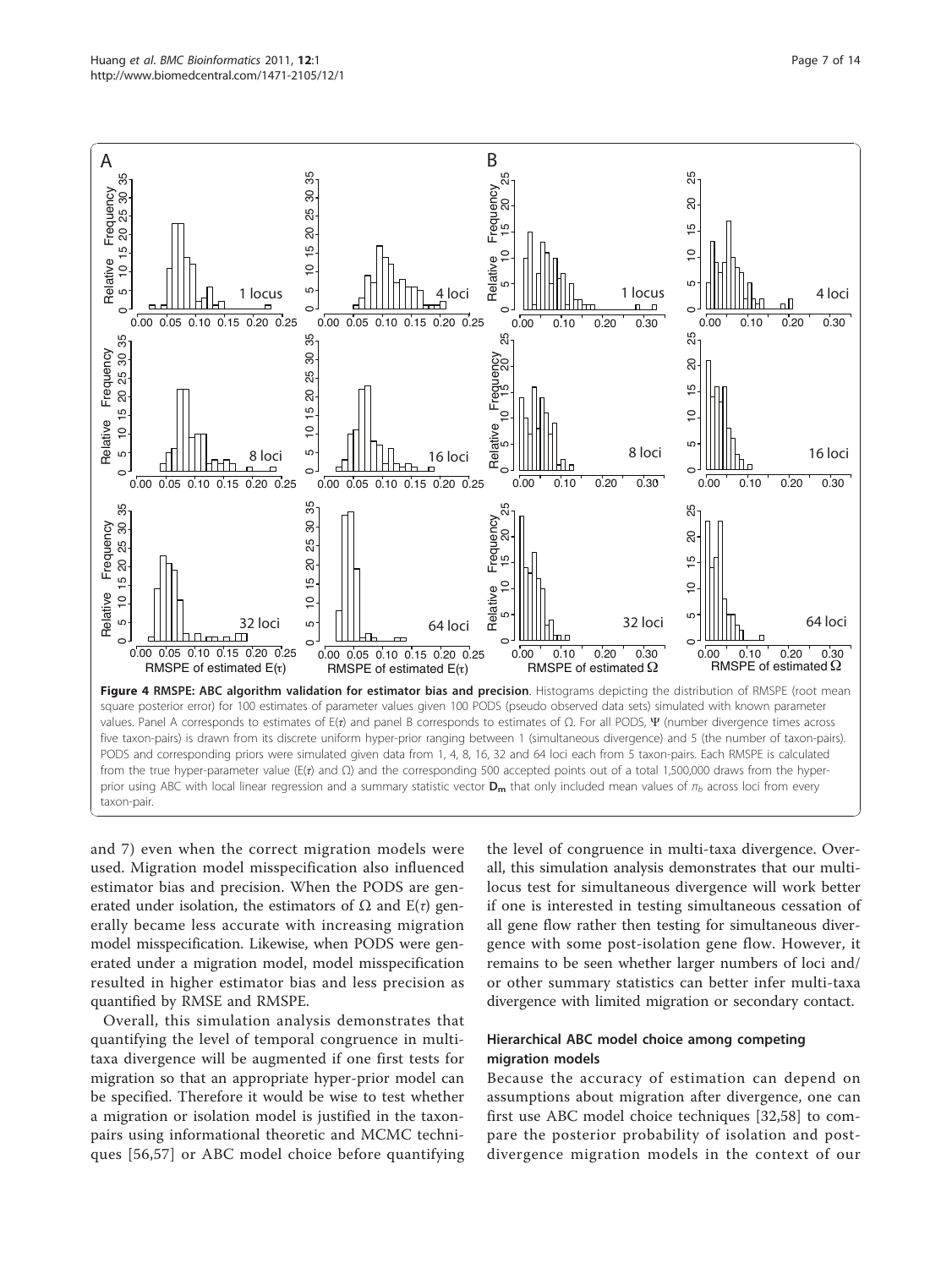hierarchical multi-taxa divergence model. Specifically we treat models of isolation and migration as a set of models specified by a categorical model indicator parameter that can be estimated via ABC. In this case the acceptance rejection step can be followed by a polychotomous regression step that has been shown to improve estimation of discrete categorical parameters [[15,22,25,32\]](#page-13-0). To test the accuracy of this technique, the five taxon-pair data was simulated using 3,000,000 random draws from the hyper-prior with the three different migration models simulating the data with equal probability (one isolation model and two migration models). For the two migration models, each of the five taxon-pair's migration parameter (Nm; number of effective migrants per generation) is independently drawn from a uniform prior

distribution (0.0,1.0) or (0.0,10.0) depending on which of the two migration models. Subsequently the posterior for the model indicator parameter conferring to isolation or the two different migration levels (Nm upper bounds of 1.0 and 10.0) was sampled from the 500 closest accepted matches obtained with the ABC algorithm with and without subsequent polychotomous regression.

The accuracy of this ABC model choice procedure was then assessed by conducting this procedure on 100 PODS of five taxon-pairs and 16 loci simulated under each of the three different migration models (isolation and Nm upper bounds of 1.0 and 10.0). The probability of choosing the correct migration model ranged from 0.77 to 0.96 when one used a summary statistic vector  $D_m$  that included the across loci mean  $\pi_b$  and  $\Psi_W$ (Additional file 3) whereas using  $\pi_b$  only resulted in fewer successful model choices (probability of choosing correct model ranging from 0.57-0.72). Indeed, Wakeley's  $\Psi_W$  was developed as a way to distinguish between migration and isolation models [[43](#page-13-0)] and when harnessed within our hierarchical ABC framework, we demonstrate it to have potential application given a multiple taxon-pair model. Additionally, the use of polychotomous regression greatly improved the probability of successful model choice over using direct non-transformed accepted values. Likewise, the Bayes factor support for the correct model was augmented when using  $π<sub>b</sub>$  and  $Ψ<sub>W</sub>$  as well as polychotomous regression (Additional file 3).

## Empirical analysis

To demonstrate how MTML-msBayes can test for simultaneous divergence given large numbers of loci and post-divergence migration, we used 15-37 loci collected from three bird taxon-pairs all of which consist of sister taxon-pairs that presently span the Carpentarian barrier in northern Australia [\[51](#page-13-0),[52\]](#page-13-0). This includes the brown and black-tailed treecreepers (Climacteris picumnus and C. melanura), the black-throated and long-tailed finches (Poephila cincta and P. acuticauda) and the eastern and western ssp. of red-backed wrens (Malurus melanocephalus melanocephalus and M. m. cruentatus). Results strongly suggest that all three sister taxon-pairs diverged at the same time and hence could have formed by way of the same geo-climatic event that formed the Carpentarian barrier in northern Australia. Furthermore, this result of simultaneous divergence was insensitive to whether or not one incorporated low levels of migration after divergence. The time of this simultaneous divergence was 81,000 y.b.p. and 200,000 y.b.p. under isolation and low migration models respectively.

As expected from theory and shown in our simulation analysis (Figures [6](#page-9-0) and [7](#page-10-0)), tests of simultaneous

<span id="page-8-0"></span>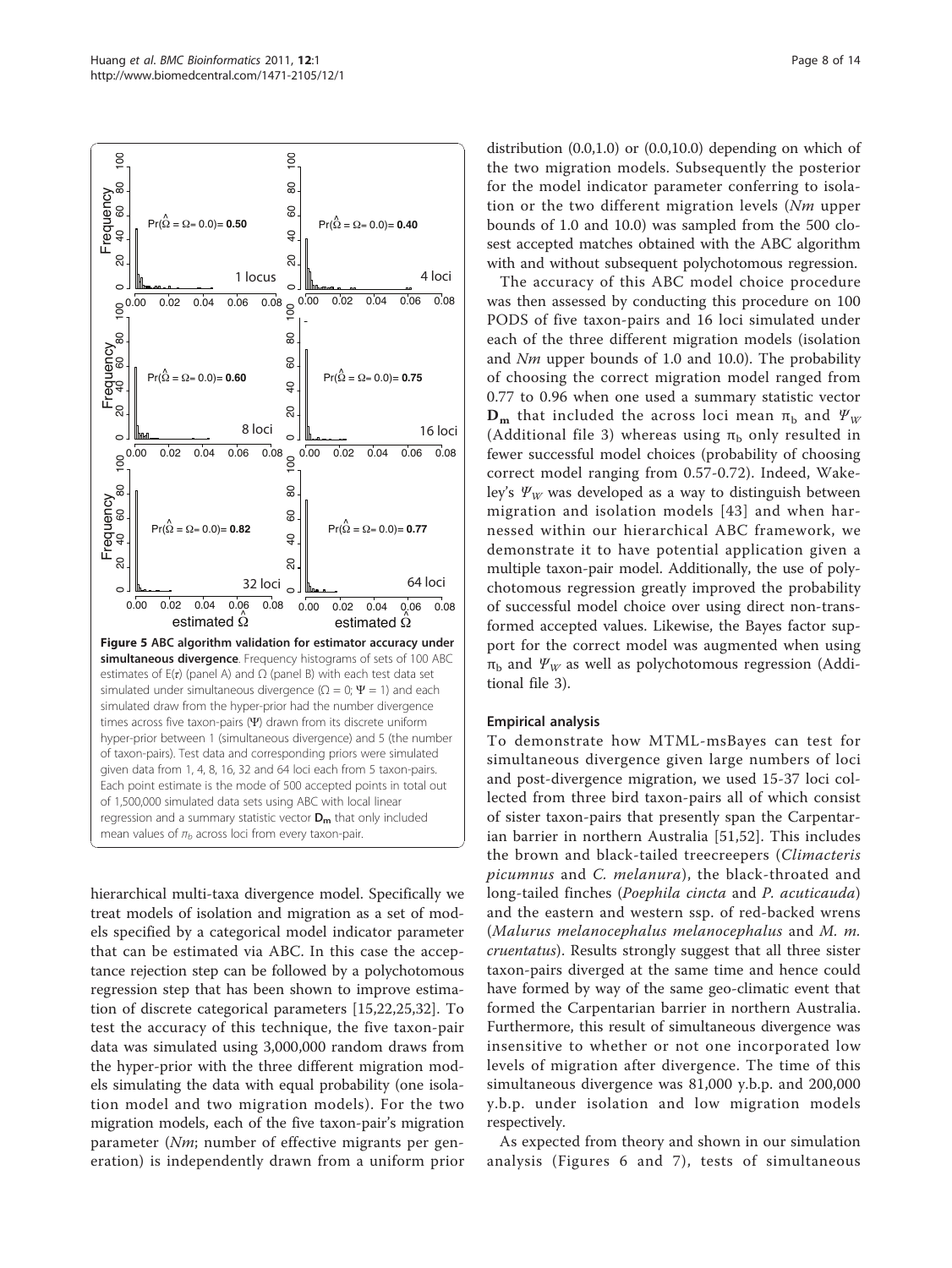0.0 0.1 0.2 0.3 0.4 0.5 RMSE Ω Figure 6 RMSE: ABC algorithm validation given different levels of assumed and known migration rates and  $D_m = \pi_b$ . RMSE (root mean square error) across 100 estimates of parameter values given 100 PODS (pseudo observed data sets) simulated with known parameter values. Panel A corresponds to estimates of  $E(\tau)$  and panel B corresponds to estimates of Ω. The error bars depict 2 × SD (standard deviation) of the RMSE across each set of 100 estimates. For all PODS, Ψ (number divergence times across five taxon-pairs) is drawn from its discrete uniform hyper-prior ranging between 1 (simultaneous divergence) and 5 (the number of taxon-pairs). PODS and corresponding priors were simulated given 16 loci each from 5 taxonpairs. Three different hyper-priors were used with respect to postdivergence migration rates as well with simulating PODS (migration rate  $Nm = 0$ , 0-1, and 0-10 migrants per generation where migration rate varies independently across taxon-pairs within each 5 taxon-pair data set). Each RMSE is calculated from the 100 true hyper-parameter values ( $E(r)$  and  $Ω$ ) and the corresponding 100 posterior mode estimates (mode from the 500 accepted points out of a total 1,500,000 draws from the hyper-prior using ABC with local linear regression and a summary statistic vector  $D_m$  that only included mean values of  $\pi_b$ across loci from every taxon-pair).

divergence and divergence time estimation are dependent on model assumptions about post-divergence migration [[54-56\]](#page-13-0) and therefore we initially used ABC model choice [[32,](#page-13-0)[58\]](#page-14-0) to compare the posterior probability of two models; complete isolation and post-divergence migration across all three taxon-pairs (Figure [1\)](#page-3-0). To generate simulated data for ABC, the three taxon-pair data set was simulated 3,000,000 times using random draws from the hyper-prior and both isolation and migration models were used to simulate the data with equal probability. Under the migration model, the three values of Nm for each of the three taxon-pairs (number of effective migrants per generation) are independently drawn from a uniform prior distribution (0.0,1.0) and assigned to each taxon-pair. After conducting the ABC model selection, the low migration model had more support (Pr(migration  $| D_m$  = 0.65)), yet not enough for "high" or "moderate" Bayes factor support [\[59](#page-14-0)]. Alternatively, we estimated E (τ) and Ω from mixed isolation/migration priors such that estimates of  $E(τ)$  and  $Ω$  are averaged across the relative posterior probability of the isolation model and migration model. In this case, the goal is not to test the models but to obtained estimates of  $E(\tau)$  and  $\Omega$  while allowing uncertainty in model selection.

Hyper-parameter estimates of Ψ and  $Ω$  indicate an inference of simultaneous divergence, with  $\Psi = 1$  having the highest probability irregardless of which migration/isolation model is used,  $(\Pr(\Psi = 1 | D_m)$  isolation) = 0.67;  $\Pr(\Psi)$ = 1|  $D_m$ , migration) = 0.58; and Pr( $\Psi$  = 1| $D_m$ , mixed model) = 0.60). Likewise,  $\Omega$  (the dispersion index characterizing the variability in divergence times) indicated synchronous divergence irregardless of migration model with mode estimates of  $\Omega = \text{Var}(\tau)/E(\tau) = 0.0$  across all three migration/isolation models (Figure [8\)](#page-11-0). The resulting Bayes factor comparing models of simultaneous divergence ( $\Psi$  = 1) and non-simultaneous divergence (Ψ>1) did depend on whether migration was assumed with moderate support for simultaneous divergence given isolation  $(B(\Psi = 1, \Psi > 1))$ = 4.05), weak support for simultaneous divergence given migration  $(B(\Psi = 1, \Psi > 1) = 2.76)$  and the mixed model  $(B(\Psi = 1, \Psi > 1) = 2.92)$ . Consistent with our expectations that allowing migration will result in divergence time estimates with more uncertainty, the posterior estimates of mean divergence time and tests of simultaneous divergence are less precise under the low migration model than under a pure isolation model, and the posterior estimates of mean divergence time,  $(E(\tau))$ , are older under migration than under isolation (Figure [8](#page-11-0)).

As always, translating scaled divergence time estimates into real time estimates depends on assumptions about DNA mutation rates and here we report real time estimates based on DNA mutation rates reported previously. An assumed mean rate across loci of  $5.0 \times 10^{-9}$ per site per generation (as reported by [\[52](#page-13-0)]) and a two year generation time results in mean divergence time,  $E(t)$  estimates of 81,000 y.b.p. and 200,000 y.b.p. under isolation and low migration models respectively. These estimates are generally consistent with the reported divergence time estimates of the wrens (Lee and

<span id="page-9-0"></span>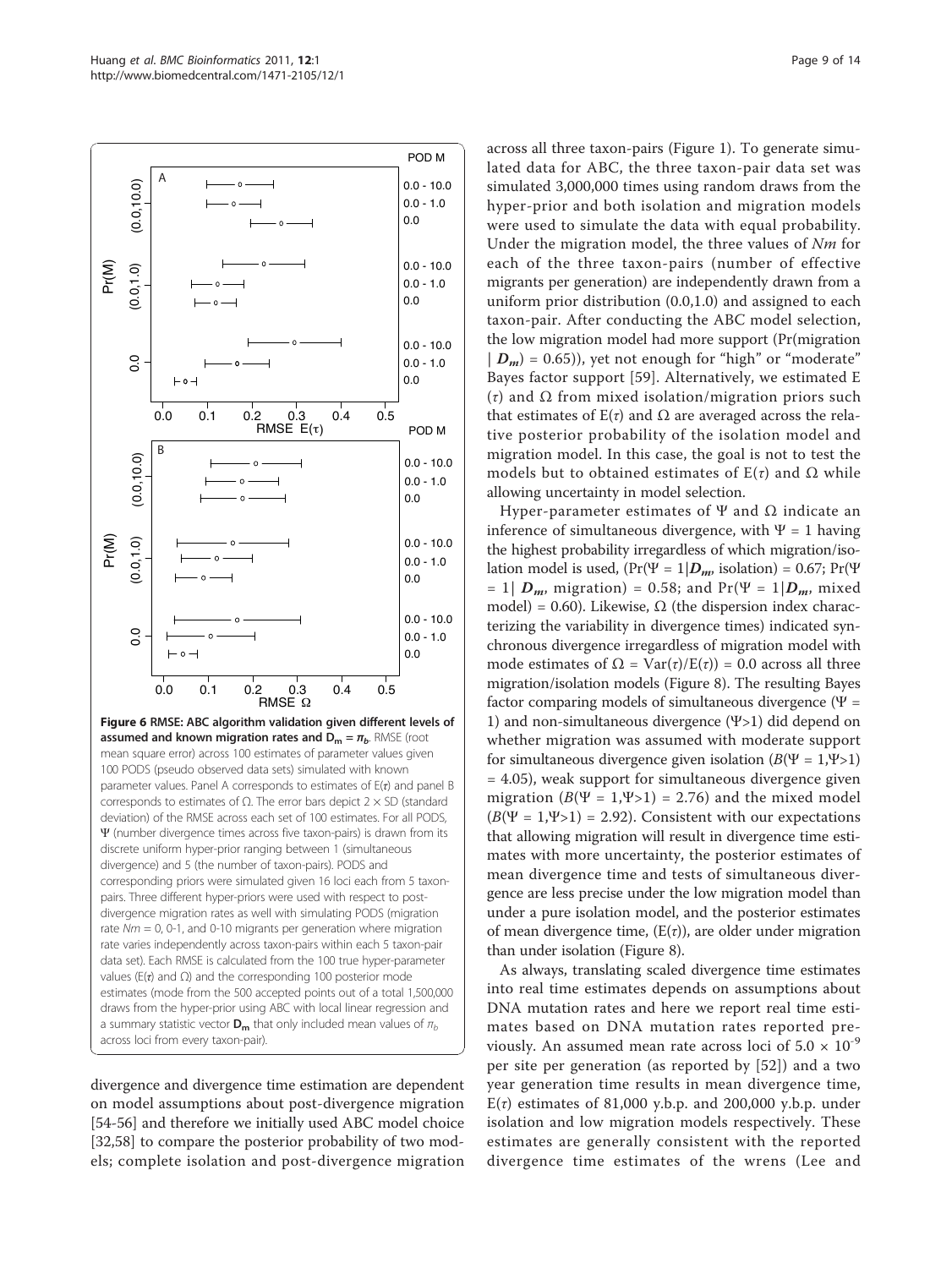<span id="page-10-0"></span>Huang et al. BMC Bioinformatics 2011, 12:1 http://www.biomedcentral.com/1471-2105/12/1



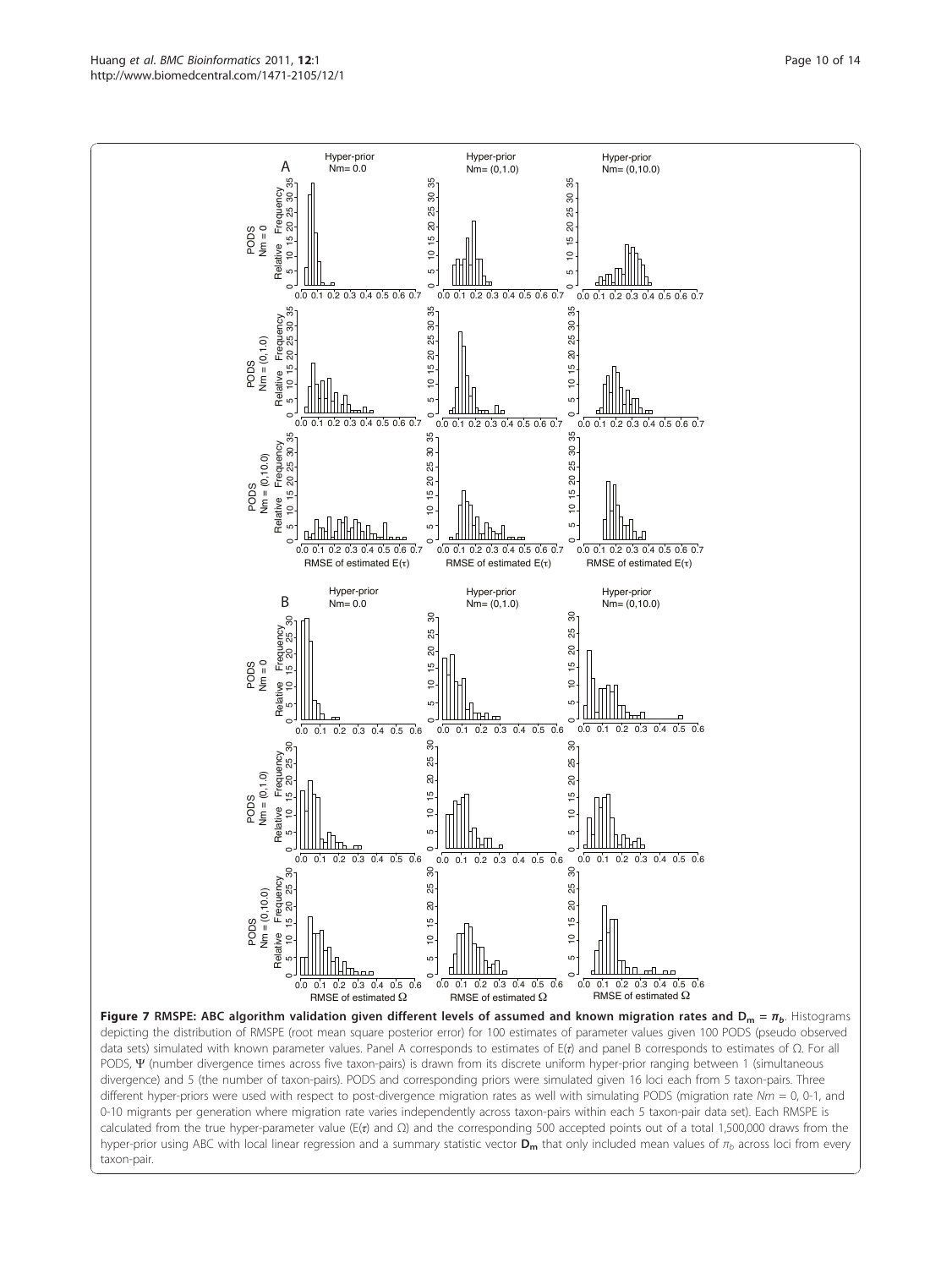<span id="page-11-0"></span>

Figure 8 Estimates of the mean, dispersion index and number of divergence times given empirical data. Panels A, B and C depict joint posterior densities of two hyper-parameter summaries that characterize the average divergence time (E(τ)) and dispersion index of divergence times  $Ω = Var(r)/E(r)$  across three avian taxon-pairs that span the Carpentarian barrier in northern Australia. Each point is from a data set simulated using parameters randomly drawn from the prior and subsequently accepted using ABC with local linear regression (500 accepted points in total out of 3,000,000 simulated data sets) and a summary statistic vector  $D_m$  that only included mean values of  $\pi_b$  across loci from every taxon-pair. Panels D, E, and F depict hyper-prior and hyper-posterior densities of Ψ, the number of divergence times across taxon-pairs. Panels A and D results are under a model of total isolation after divergence, panels B and E results are under a model allowing for low migration after divergence, with each taxon independently having  $Nm = 0.0$  - 1.0 between sister taxa after divergence. Panels C and F are results using a mixed model where the posterior is averaged across the two models while weighting for the relative posterior probability under the two models. Divergence times assume an average rate across loci of  $5.0 \times 10^{-9}$  per site per generation and two year generation times.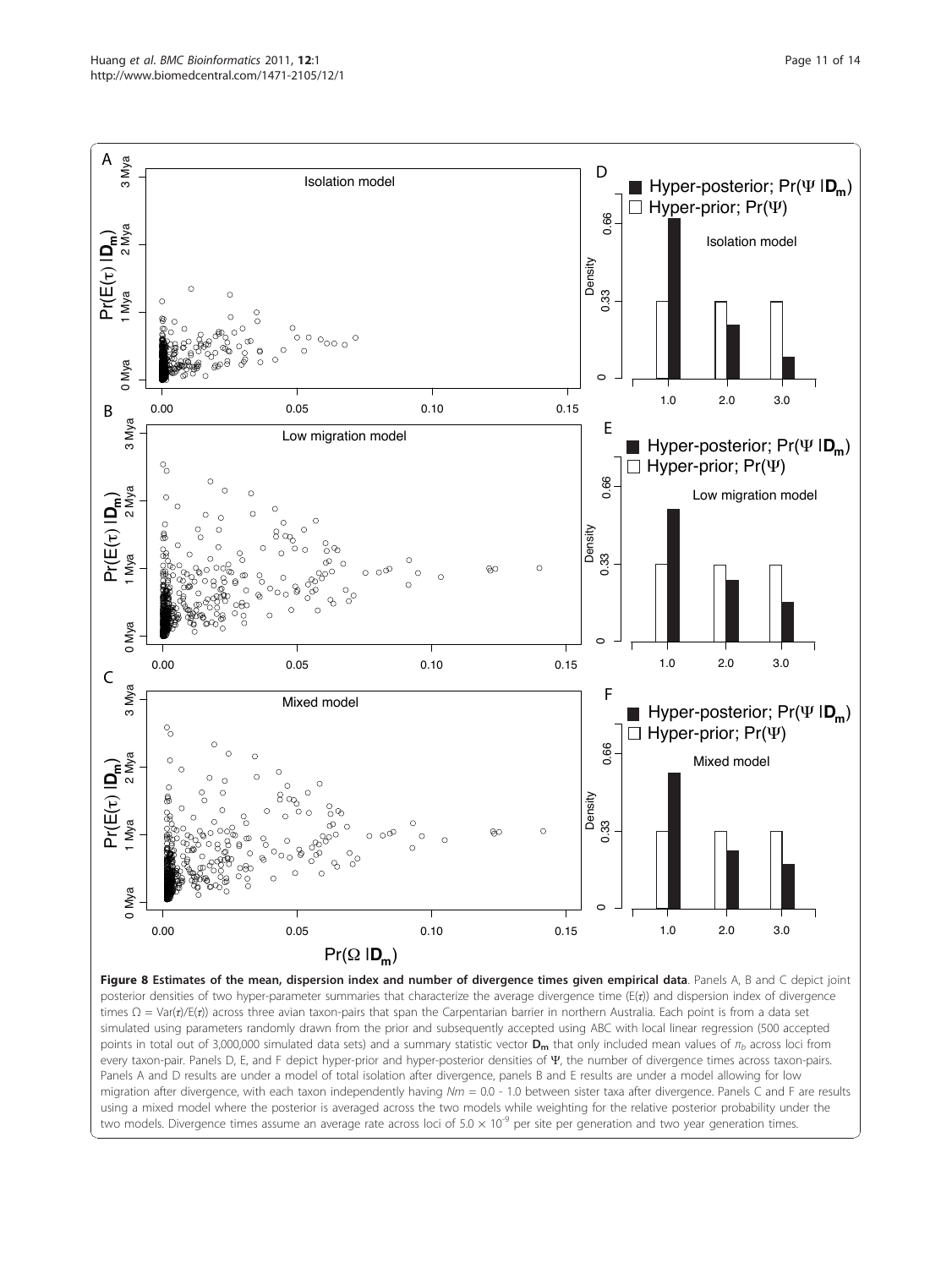<span id="page-12-0"></span>Edwards 2008; 270,000 y.b.p) and finches (Jennings and Edwards 2005; 432,000 y.b.p.) using the same rates and a similar coalescent-based isolation with migration model that used Markov chain Monte Carlo [[49,](#page-13-0)[60\]](#page-14-0). We additionally note that Lee and Edwards [[61\]](#page-14-0) estimated low levels of migration (< 1.0 migrants per generation) in the fairy wrens which is also consistent with the higher posterior probability for the low migration model that we found via ABC model selection. Further, the older and less precise estimate of means divergence time under migration than under isolation is expected due to migration breaking up the correlation between coalescent times and divergence times [\[54-56](#page-13-0)].

# Conclusions

Multi-species comparative phylogeographic inference using genetic data from large numbers of non-model taxa will increasingly become a standard tool for understanding the interplay between geography, climate change, speciation, extinction, demographic changes, and species interactions as well as making links between different types of biodiversity, ecological services and ultimately well-informed conservation policy [[62](#page-14-0),[63\]](#page-14-0). Inferring how whole assemblages of species react to putative geographical barriers is central to obtaining these larger goals and MTML-msBayes will become an important bioinformatics tool for such inference given multi-level models with large amounts of complexity. Phylogeographic data sets with multiple codistributed taxon-pairs with genetic data collected from multiple loci are rapidly emerging [[64-67\]](#page-14-0), and here we demonstrate that correct inference of simultaneous divergence is somewhat robust against violations in assumptions about among locus rate heterogeneity although incomplete isolation with post-divergence migration can make inference of simultaneous divergence difficult. Furthermore, it is likely that other demographic complexities such as pre-isolation subdivision, diminishing/accelerating levels of post-isolation migration, and recombination are likely to affect inference [[68](#page-14-0)]. Although MTMLmsBayes does optionally allow for intra-genic recombination, testing how ignoring this parameter biases inference is beyond the scope of this work and researchers should test for recombination or use non-recombinant blocks for analysis.

The modular design of MTML-msBayes further allows simulation-based model validation and posterior predictive model fitting and will be able to interface with other bioinformatics tools developed for ABC [[20](#page-13-0),[21](#page-13-0)]. Moreover, the modular design will ultimately allow implementing various constrained analyses for testing an array of multi-taxon histories beyond the tests of migration and simultaneous divergence presented here so that researchers will finally be able to make large scale

biogeographic inference across whole communities with sufficient demographic complexity.

# Availability and requirements

We distribute MTML-msBayes as C source code, R scripts and Perl executables under open-source, GNU General Public License to be run on the command line after compiling on Linux, Mac OS-X, and most POSIX systems using instructions from the README file. The MTML-msBayes package is available from sourceforge <http://msbayes.sourceforge.net/> and also includes an online manual with installation/running instructions available from as well as associated R scripts to conduct simulation testing are available from [http://qcpages.qc.](http://qcpages.qc.cuny.edu/Biology/Hickerlab/Software/Software.html) [cuny.edu/Biology/Hickerlab/Software/Software.html](http://qcpages.qc.cuny.edu/Biology/Hickerlab/Software/Software.html)

#### List of abbreviations

The abbreviations include ABC: (Approximate Bayesian Computation); HABC: (Hierarchical Approximate Bayesian computation); RMSE: (Root Mean Square Error); RMSPE: (Root Mean Square Posterior Error); and PODS: (Pseudo-Observed Data Sets).

#### Acknowledgements

We thank J. Lee, B. Jennings, and S. Edwards for permission to analyze the empirical multi-locus data from three avian taxon-pairs. We thank the staff of the City University of New York HPCF (High Performance Computing Facility) for computational resources. We thank B. Carstens and the staff of the Southwestern research station for hosting the Statistical Phylogeography course and for the students of this course for making practical suggestions. We thank M. Beaumont for kindly providing R scripts and D. Hudson and E. Stahl for permission to use E. Stahl's finite sites version of his ms coalescent simulator under GNU Public License. Support for N. Takebayashi was supported by National Science Foundation (DEB-0640520) and Alaska INBRE Grant Number RR016466 from the National Center for Research Resources (NCRR), a component of the National Institutes of Health (NIH). Support for M. Hickerson was provided by National Science Foundation (DEB-0743648).

#### Author details

<sup>1</sup> Biology Department, City University of New York, Queens College, 65-30 Kissena Blvd, Flushing, NY 11367-1597, USA. <sup>2</sup>Institute of Arctic Biology and Department of Biology and Wildlife, 311 Irving I Bldg, University of Alaska, Fairbanks, AK 99775, USA. <sup>3</sup>The Graduate Center of the City University of New York, 365 5th Ave, New York, NY 10016, USA.

#### Authors' contributions

WH, NT, YQ, and MJH developed C, R, and Perl routines for the multi-taxa/ multi-loci model with rate heterogeneity for ABC estimation and model choice. WH and MJH did the extensive simulation testing and MJH conducted the empirical analysis. MJH and NT maintain MTML-msBayes and NT developed the installation configurations. All authors read and approved the final version of the manuscript.

#### Received: 5 May 2010 Accepted: 3 January 2011 Published: 3 January 2011

#### References

- 1. Bermingham E, Moritz C: Comparative phylogeography: concepts and applications. Mol Ecol 1998, 7:367-369.
- 2. Arbogast BS, Kenagy GJ: Comparative phylogeography as an integrative approach to historical biogeography. J Biogeogr 2001, 28:819-825.
- 3. Coyne JA, Orr HA: Speciation. Sunderland, MA: Sinauer Associates Inc; 2004. 4. Avise JC: Phylogeography: The history and formation of species. Cambridge: Harvard University Press; 2000.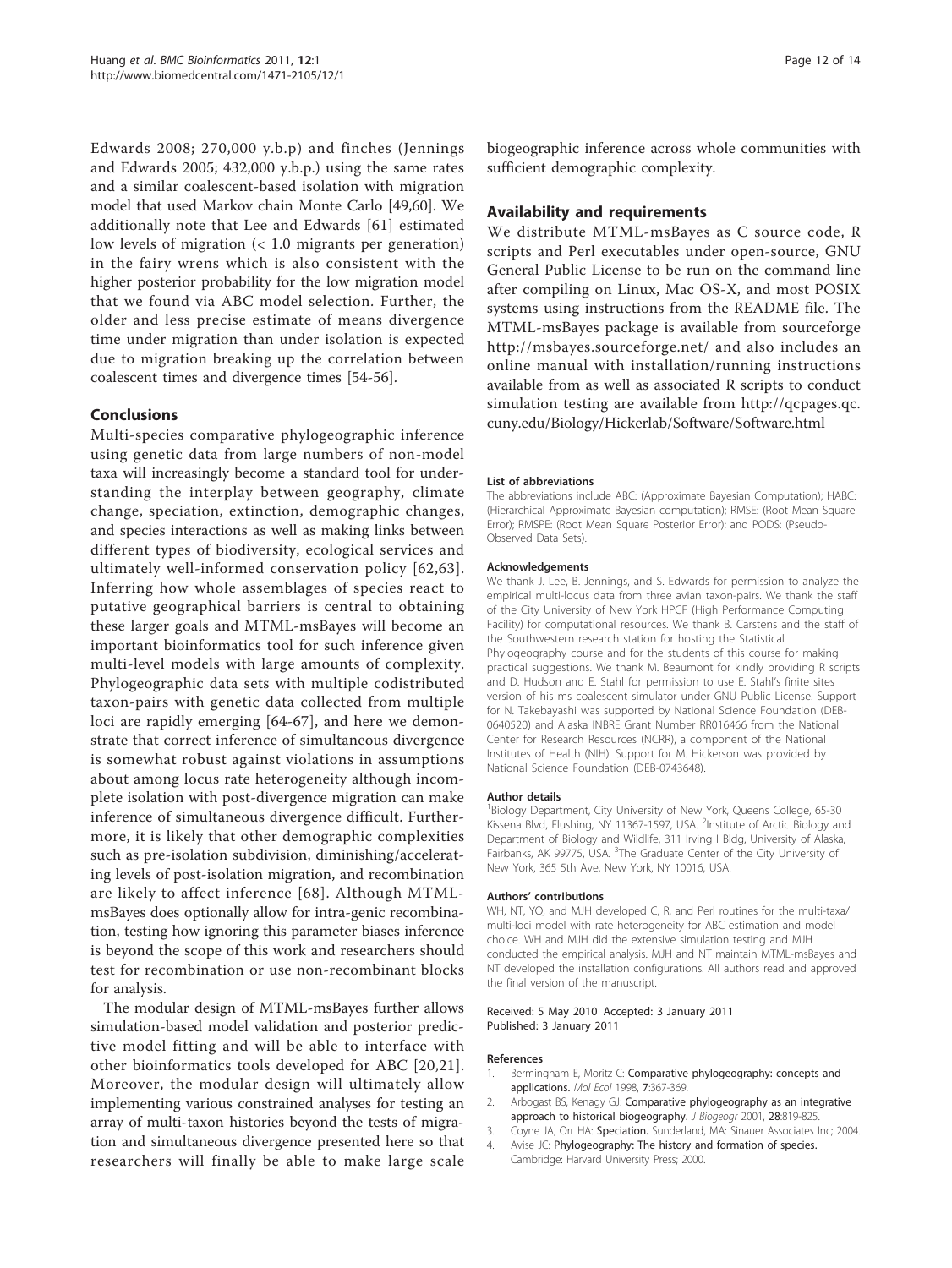- <span id="page-13-0"></span>5. Hubbell SP: The Unified Neutral Theory of Biodiversity and Biogeography. Princeton, NJ: Princeton University Press; 2001.
- Vera C, Wheat CW, Fescemyer HW, Frilander MJ, Crawford DL, Hanski I, Marden JH: Rapid transcriptome characterization for a non-model organism using massively parallel 454 pyrosequencing. Mol Ecol 2008, 2371.
- 7. Graham CH, Parra JL, Rahbek C, McGuire JA: Phylogenetic structure in tropical hummingbird communities. Proceedings of the National Academy of Sciences 2009, 106(Supplement 2):19673-19678.
- 8. Nielsen R, Beaumont MA: [Statistical inferences in phylogeography.](http://www.ncbi.nlm.nih.gov/pubmed/19207258?dopt=Abstract) Mol Ecol 2009, 18:1034-1047.
- 9. Tallmon DA, Luikart G, Beaumont BA: [Comparative evaluation of a new](http://www.ncbi.nlm.nih.gov/pubmed/15238546?dopt=Abstract) [effective population size estimator based on approximate Bayesian](http://www.ncbi.nlm.nih.gov/pubmed/15238546?dopt=Abstract) [computation.](http://www.ncbi.nlm.nih.gov/pubmed/15238546?dopt=Abstract) Genetics 2004, 167:977-988.
- 10. Excoffier L, Estoup A, Cornuet J-M: [Bayesian analysis of an admixture](http://www.ncbi.nlm.nih.gov/pubmed/15654099?dopt=Abstract) [model with mutations and arbitrarily linked markers.](http://www.ncbi.nlm.nih.gov/pubmed/15654099?dopt=Abstract) Genetics 2005, 169:1727-1738.
- 11. Hickerson MJ, Stahl E, Lessios HA: [Test for simultaneous divergence using](http://www.ncbi.nlm.nih.gov/pubmed/17263107?dopt=Abstract) [approximate Bayesian computation.](http://www.ncbi.nlm.nih.gov/pubmed/17263107?dopt=Abstract) Evolution 2006, 60:2435-2453.
- 12. Beaumont MA: Approximate Bayesian Computation in Evolution and Ecology. Annual Review of Ecology, Evolution, and Systematics 2010, 41(1):379-406.
- 13. Csilléry K, Blum MGB, Gaggiotti OE, Francois O: [Approximate Bayesian](http://www.ncbi.nlm.nih.gov/pubmed/20488578?dopt=Abstract) [Computation \(ABC\) in practice.](http://www.ncbi.nlm.nih.gov/pubmed/20488578?dopt=Abstract) Trends Ecol Evol 2010, 25(7):410-418.
- 14. Bertorelle G, Benazzo A, S M: [ABC as a flexible framework to estimate](http://www.ncbi.nlm.nih.gov/pubmed/20561199?dopt=Abstract) [demography over space and time: some cons, many pros.](http://www.ncbi.nlm.nih.gov/pubmed/20561199?dopt=Abstract) Mol Ecol 2010, 19(13):2609-2625.
- 15. Carnaval A, Hickerson MJ, Haddad CFB, Rodrigues MT, Moritz C: [Stability](http://www.ncbi.nlm.nih.gov/pubmed/19197066?dopt=Abstract) [predicts genetic diversity in the Brazilian Atlantic Forest Hotspot.](http://www.ncbi.nlm.nih.gov/pubmed/19197066?dopt=Abstract) Science 2009, 323:785-789.
- 16. Lopes JS, Balding D, Beaumont MA: [PopABC: a program to infer historical](http://www.ncbi.nlm.nih.gov/pubmed/19679678?dopt=Abstract) [demographic parameters.](http://www.ncbi.nlm.nih.gov/pubmed/19679678?dopt=Abstract) Bioinformatics 2009, 25(20):2747-2749.
- 17. Anderson CNK, Ramakrishnan U, Chan YL, Hadly EA: [Serial SimCoal: A](http://www.ncbi.nlm.nih.gov/pubmed/15564305?dopt=Abstract) [population genetic model for data from multiple populations and points](http://www.ncbi.nlm.nih.gov/pubmed/15564305?dopt=Abstract) [in time.](http://www.ncbi.nlm.nih.gov/pubmed/15564305?dopt=Abstract) Bioinformatics 2005, 21:1733-1734.
- 18. Cornuet J-M, Santos F, Beaumont MA, Robert CP, Marin J-M, Balding DJ, Guillemaud T, Estoup A: [Inferring population history with DIY ABC: a](http://www.ncbi.nlm.nih.gov/pubmed/18842597?dopt=Abstract) [user-friendly approach to Approximate Bayesian Computation.](http://www.ncbi.nlm.nih.gov/pubmed/18842597?dopt=Abstract) Bioinformatics 2008, 24(23):2713-2719.
- 19. Jobin MJ, Mountain JL: [REJECTOR: software for population history](http://www.ncbi.nlm.nih.gov/pubmed/18936052?dopt=Abstract) [inference from genetic data via a rejection algorithm.](http://www.ncbi.nlm.nih.gov/pubmed/18936052?dopt=Abstract) Bioinformatics 2008, 24:2936-2937.
- 20. Thornton K: [Automating approximate Bayesian computation by local](http://www.ncbi.nlm.nih.gov/pubmed/19583871?dopt=Abstract) [linear regression.](http://www.ncbi.nlm.nih.gov/pubmed/19583871?dopt=Abstract) BMC Genet 2009, 10(1):35.
- 21. Wegmann D, Leuenberger C, Neuenschwander S, Excoffier L: [ABCtoolbox:](http://www.ncbi.nlm.nih.gov/pubmed/20202215?dopt=Abstract) [a versatile toolkit for approximate Bayesian computations.](http://www.ncbi.nlm.nih.gov/pubmed/20202215?dopt=Abstract) BMC Bioinformatics 2010, 11(1):116.
- 22. Palero F, Lopes J, Abello P, Macpherson E, Pascual M, Beaumont M: [Rapid](http://www.ncbi.nlm.nih.gov/pubmed/19900277?dopt=Abstract) [radiation in spiny lobsters \(Palinurus spp\) as revealed by classic and](http://www.ncbi.nlm.nih.gov/pubmed/19900277?dopt=Abstract) [ABC methods using mtDNA and microsatellite data.](http://www.ncbi.nlm.nih.gov/pubmed/19900277?dopt=Abstract) BMC Evol Biol 2009, 9(1):263.
- 23. Storz JF, Beaumont BA: [Testing for genetic evidence of population](http://www.ncbi.nlm.nih.gov/pubmed/11913661?dopt=Abstract) [expansion and contraction: an empirical analysis of microsattelite DNA](http://www.ncbi.nlm.nih.gov/pubmed/11913661?dopt=Abstract) [variation using a hierarchical Bayesian model.](http://www.ncbi.nlm.nih.gov/pubmed/11913661?dopt=Abstract) Evolution 2002, 56:154-166.
- 24. Hickerson MJ, Stahl E, Takebayashi N: [msBayes: Pipeline for testing](http://www.ncbi.nlm.nih.gov/pubmed/17655753?dopt=Abstract) [comparative phylogeographic histories using hierarchical approximate](http://www.ncbi.nlm.nih.gov/pubmed/17655753?dopt=Abstract) [Bayesian computation.](http://www.ncbi.nlm.nih.gov/pubmed/17655753?dopt=Abstract) BMC Bioinformatics 2007, 8:268.
- 25. Fagundes NJR, Ray N, Beaumont M, Neuenschwander S, Salzano FM, Bonatto SL, Excoffier L: [Statistical evaluation of alternative models of](http://www.ncbi.nlm.nih.gov/pubmed/17978179?dopt=Abstract) [human evolution.](http://www.ncbi.nlm.nih.gov/pubmed/17978179?dopt=Abstract) Proceedings of the National Academy of Sciences of the United States of America 2007, 104:17614-17619.
- 26. Estoup A, Beaumont BA, Sennedot F, Moritz C, Cornuet J-M: [Genetic](http://www.ncbi.nlm.nih.gov/pubmed/15521459?dopt=Abstract) [analysis of complex demographic scenarios: spatially expanding](http://www.ncbi.nlm.nih.gov/pubmed/15521459?dopt=Abstract) [populations of the cane toad,](http://www.ncbi.nlm.nih.gov/pubmed/15521459?dopt=Abstract) Bufo marinus. Evolution 2004, 58:2021-2036.
- 27. Tavaré S, Balding DJ, Griffiths RC, Donnelly P: [Inferring coalescence times](http://www.ncbi.nlm.nih.gov/pubmed/9071603?dopt=Abstract) [from DNA sequence data.](http://www.ncbi.nlm.nih.gov/pubmed/9071603?dopt=Abstract) Genetics 1997, 145:505-518.
- 28. Weiss G, von Haeseler A: [Inference of population history using a](http://www.ncbi.nlm.nih.gov/pubmed/9649540?dopt=Abstract) [likelihood approach.](http://www.ncbi.nlm.nih.gov/pubmed/9649540?dopt=Abstract) Genetics 1998, 149:1539-1546.
- 29. Pritchard JK, Seielstad MT, P-L A, Feldman MW: [Population growth of](http://www.ncbi.nlm.nih.gov/pubmed/10605120?dopt=Abstract) [human Y chromosomes: a study of Y chromosome microsatellites.](http://www.ncbi.nlm.nih.gov/pubmed/10605120?dopt=Abstract) Mol Biol Evol 1999, 16:1791-1798.
- 30. Marioram PM, Molitor J, Plagnol V, Tavaré S: [Markov chain Monte Carlo](http://www.ncbi.nlm.nih.gov/pubmed/14663152?dopt=Abstract) [without likelihoods.](http://www.ncbi.nlm.nih.gov/pubmed/14663152?dopt=Abstract) Proc Natl Acad Sci USA 2003, 100:15324-15328.
- 31. Beaumont MA, Zhang W, Balding DJ: [Approximate Bayesian computation](http://www.ncbi.nlm.nih.gov/pubmed/12524368?dopt=Abstract) [in population genetics.](http://www.ncbi.nlm.nih.gov/pubmed/12524368?dopt=Abstract) Genetics 2002, 162:2025-2035.
- 32. Beaumont MA: Joint determination of topology, divergence time and immigration in population trees. In Simulations, Genetics and Human Prehistory. Edited by: Matsumura S, Forster P, Renfrew C. Cambridge: McDonald Institute for Archaeological Research; 2008:135-154.
- 33. François O, Blum MGB, Jakobsson M, Rosenberg NA: [Demographic history](http://www.ncbi.nlm.nih.gov/pubmed/18483550?dopt=Abstract) [of european populations of](http://www.ncbi.nlm.nih.gov/pubmed/18483550?dopt=Abstract) arabidopsis thaliana. PLoS Genet 2008, 4: e1000075.
- 34. Leuenberger C, Wegmann D: [Bayesian Computation and Model Selection](http://www.ncbi.nlm.nih.gov/pubmed/19786619?dopt=Abstract) [Without Likelihoods.](http://www.ncbi.nlm.nih.gov/pubmed/19786619?dopt=Abstract) Genetics 184(1):243-252.
- Blum MGB, François O: Non-linear regression models for Approximate Bayesian Computation. Statistics and Computing 2010, 20(1):63-73.
- Hudson RR: [Generating samples under a Wright-Fisher neutral model of](http://www.ncbi.nlm.nih.gov/pubmed/11847089?dopt=Abstract) [genetic variation.](http://www.ncbi.nlm.nih.gov/pubmed/11847089?dopt=Abstract) Bioinformatics 2002, 18:337-338.
- 37. Jukes TH, Cantor CH: Evolution of protein molecules. In Mammalian protein metabolism. Edited by: Munro HM. New York: Academic Press; 1969:21-123.
- 38. Felsenstein J: [Evolutionary trees from DNA sequences: a maximum](http://www.ncbi.nlm.nih.gov/pubmed/7288891?dopt=Abstract) [likelihood approach.](http://www.ncbi.nlm.nih.gov/pubmed/7288891?dopt=Abstract) J Mol Evol 1981, 17:368-376.
- 39. Hasegawa M, Kishino H, Yano TA: [Dating of the human-ape splitting by a](http://www.ncbi.nlm.nih.gov/pubmed/3934395?dopt=Abstract) [molecular clock of mitochondrial DNA.](http://www.ncbi.nlm.nih.gov/pubmed/3934395?dopt=Abstract) J Mol Evol 1985, 22:160-174.
- 40. Nei N, Kumar S: Molecular Evolution and Phylogenetics. Oxford: Oxford University Press; 2000.
- 41. Watterson GA: [On the number of segregating sites in genetic models](http://www.ncbi.nlm.nih.gov/pubmed/1145509?dopt=Abstract) [without recombination.](http://www.ncbi.nlm.nih.gov/pubmed/1145509?dopt=Abstract) Theor Popul Biol 1975, 7:256-276.
- 42. Sherwin WB, Jabot F, Rush R, Rossetto M: [Measurement of biological](http://www.ncbi.nlm.nih.gov/pubmed/16911206?dopt=Abstract) [information with applications from genes to landscapes.](http://www.ncbi.nlm.nih.gov/pubmed/16911206?dopt=Abstract) Mol Ecol 2006, 15:2857-2869.
- 43. Wakeley J: [Distinguishing migration from isolation using the variance of](http://www.ncbi.nlm.nih.gov/pubmed/8693431?dopt=Abstract) [pairwise differences.](http://www.ncbi.nlm.nih.gov/pubmed/8693431?dopt=Abstract) Theor Popul Biol 1996, 49:369-386.
- 44. Nei M, Li W: [Mathematical model for studying variation in terms of](http://www.ncbi.nlm.nih.gov/pubmed/291943?dopt=Abstract) [restriction endonucleases.](http://www.ncbi.nlm.nih.gov/pubmed/291943?dopt=Abstract) Proceedings of the National Academy of Sciences of the United States of America 1979, 76:5269-5273.
- 45. Wakeley J: [The variance of pairwise nucleotide differences in two](http://www.ncbi.nlm.nih.gov/pubmed/8813013?dopt=Abstract) [populations with migration.](http://www.ncbi.nlm.nih.gov/pubmed/8813013?dopt=Abstract) Theor Popul Biol 1996, 49:39-57.
- 46. Bazin E, Dawson KJ, Beaumont MA: [Likelihood-free Inference of](http://www.ncbi.nlm.nih.gov/pubmed/20382835?dopt=Abstract) [Population Structure and Local Adaptation in a Bayesian Hierarchical](http://www.ncbi.nlm.nih.gov/pubmed/20382835?dopt=Abstract) [Model.](http://www.ncbi.nlm.nih.gov/pubmed/20382835?dopt=Abstract) Genetics 2010, genetics. 109.112391.
- 47. Papoulis A: Probability, Random Variables, and Stochastic Processes. New York: McGraw-Hill; 2 1984.
- 48. Takahata N, Nei M: [Gene genealogy and variance of interpopulational](http://www.ncbi.nlm.nih.gov/pubmed/4007484?dopt=Abstract) [nucleotide differences.](http://www.ncbi.nlm.nih.gov/pubmed/4007484?dopt=Abstract) Genetics 1985, 110:325-344.
- 49. Hey J, Nielsen R: [Multilocus methods for estimating population sizes,](http://www.ncbi.nlm.nih.gov/pubmed/15238526?dopt=Abstract) [migration rates and divergence time, with applications to the](http://www.ncbi.nlm.nih.gov/pubmed/15238526?dopt=Abstract) divergence of [Drosophila pseudoobscura](http://www.ncbi.nlm.nih.gov/pubmed/15238526?dopt=Abstract) and D. persimilis. Genetics 2004, 167:747-760.
- 50. Cook SR, Gelman A, Rubin DB: Validation of Software for Bayesian Models Using Posterior Quantiles. Journal of Computational and Graphical Statistics 2006, 15(3):675-692.
- 51. Jennings WB, Edwards SV: [Speciational history of australian grass finches](http://www.ncbi.nlm.nih.gov/pubmed/16261740?dopt=Abstract) (poephila[\) inferred from thirty gene trees.](http://www.ncbi.nlm.nih.gov/pubmed/16261740?dopt=Abstract) Evolution 2005, 59:2033-2047.
- 52. Lee JY, Edwards SV: [Divergence Across Australia](http://www.ncbi.nlm.nih.gov/pubmed/19087188?dopt=Abstract)'s Carpentarian Barrier: [Statistical Phylogeography of the Red-Backed Fairy Wren \(](http://www.ncbi.nlm.nih.gov/pubmed/19087188?dopt=Abstract)Malurus [melanocephalus](http://www.ncbi.nlm.nih.gov/pubmed/19087188?dopt=Abstract)). Evolution 2008, 62(12):3117-3134.
- Sousa VC, Fritz M, Beaumont MA, Chikhi L: [Approximate Bayesian](http://www.ncbi.nlm.nih.gov/pubmed/19189952?dopt=Abstract) [Computation Without Summary Statistics: The Case of Admixture.](http://www.ncbi.nlm.nih.gov/pubmed/19189952?dopt=Abstract) Genetics 2009, 181(4):1507-1519.
- 54. Rosenberg NA, Feldman MW: The relationship between coalescence times and population divergence times. In Modern Developments in Theoretical Population Genetics. Edited by: Slatkin M, Veuille M. Oxford: University Press; 2002:130-164.
- 55. Arbogast BS, Edwards SV, Wakeley J, Beerli P, Slowinski JB: Estimating divergence times from molecular data on phylogenetic and population genetic timescales. Annu Rev Ecol Syst 2002, 33:707-740.
- Nielsen R, Wakeley J: [Distinguishing migration from isolation: A Markov](http://www.ncbi.nlm.nih.gov/pubmed/11404349?dopt=Abstract) [chain Monte Carlo approach.](http://www.ncbi.nlm.nih.gov/pubmed/11404349?dopt=Abstract) Genetics 2001, 158(2):885-896.
- 57. Carstens BC, Stoute HN, Reid NM: [An information-theoretical approach to](http://www.ncbi.nlm.nih.gov/pubmed/19765225?dopt=Abstract) [phylogeography.](http://www.ncbi.nlm.nih.gov/pubmed/19765225?dopt=Abstract) Mol Ecol 2009, 18(20):4270-4282.